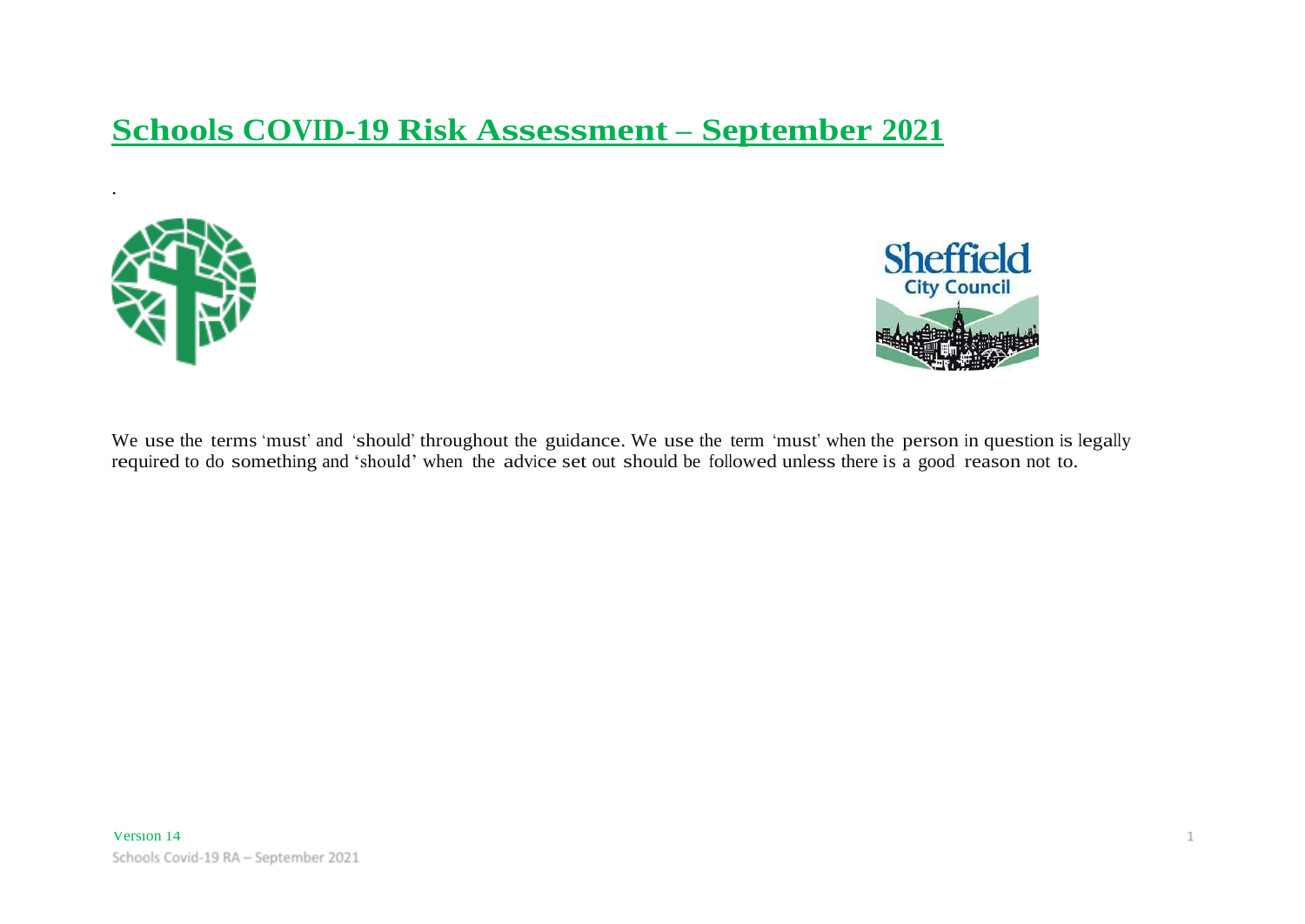Changes to the guidance since its 2 July 2021 publication include:

- update to make clear who is no longer required to isolate if identified as a close contact, including clarifying that this includes young people up to the age of 18 years and 6 months (it previously said 18 years and 4 months)
- added additional detail on what close contacts should do whilst awaiting their PCR test results
- updated information on contingency planning in schools, with link to update 'contingency framework'
- updated information on boarding school pupils attending from abroad, as quarantine rules have changed

### Mixing and 'bubbles'

We no longer recommend that it is necessary to keep children in consistent groups ('bubbles').

As well as enabling flexibility in curriculum delivery, this means that assemblies can resume, and you no longer need to make alternative arrangements to avoid mixing at lunch.

You should make sure your contingency plans (sometimes called outbreak management plans) cover the possibility that in some local areas it may become necessary to reintroduce 'bubbles' for a temporary period, to reduce mixing between groups.

Any decision to recommend the reintroduction of 'bubbles' would not be taken lightly and would need to take account of the detrimental impact they can have on the delivery of education.

Tracing close contacts and isolation

From July close contacts will now be identified via NHS Test and Trace and education settings will no longer be expected to undertake contact tracing.

As with positive cases in any other setting, NHS Test and Trace will work with the positive case and/or their parent to identify close contacts. Contacts from a school setting will only be traced by NHS Test and Trace where the positive case and/or their parent specifically identifies the individual as being a close contact. This is likely to be a small number of individuals who would be most at risk of contracting COVID-19 due to the nature of the close contact. You may be contacted in exceptional cases to help with identifying close contacts, as currently happens in managing other infectious diseases.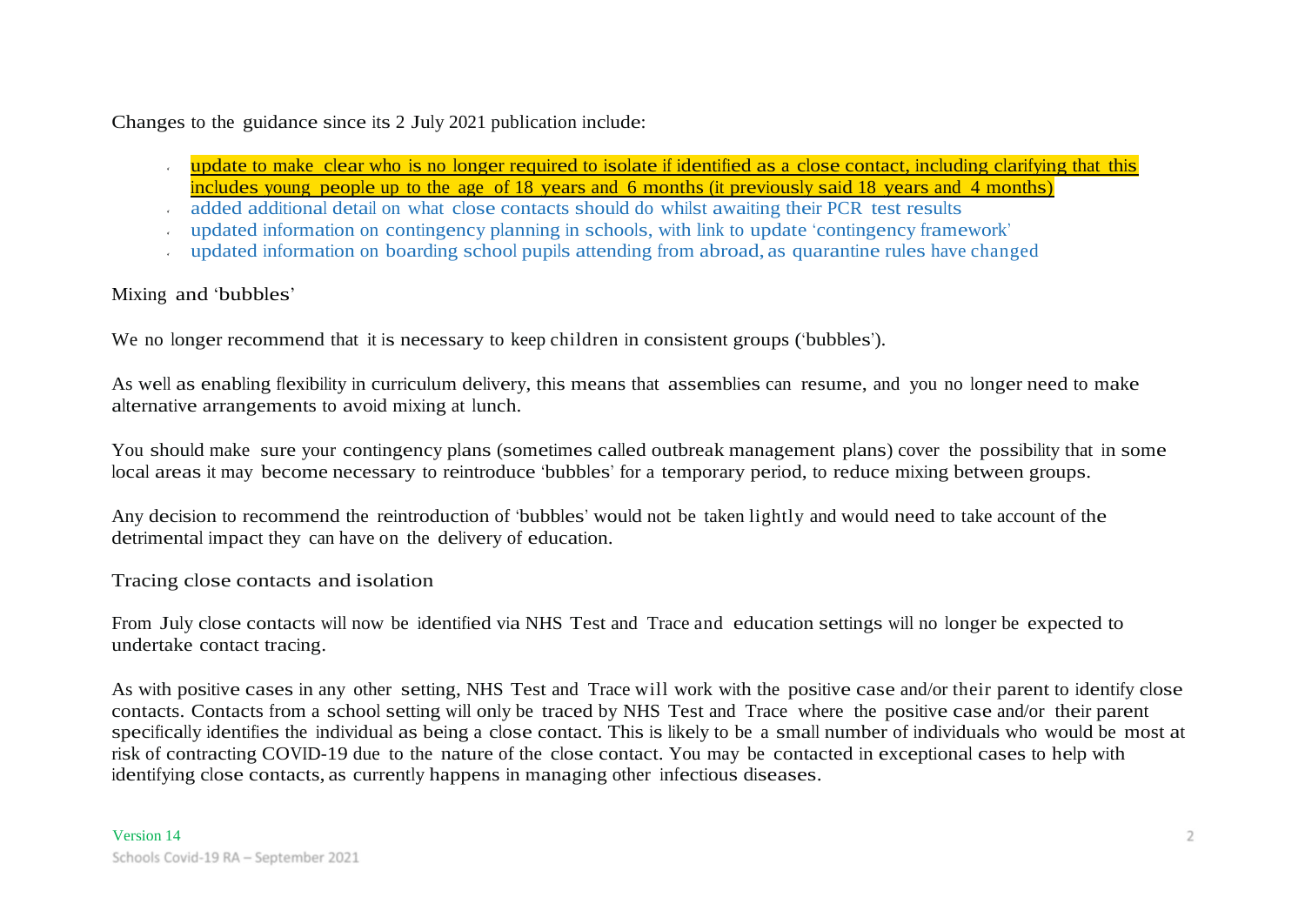Individuals are not required to self-isolate if they live in the same household as someone with COVID-19, or are a close contact of someone with COVID-19, and any of the following apply:

- fully vaccinated and 14 days since completing their vaccination.
- they are below the age of  $18$  years and  $6$  months
- $\cdot$  they have taken part in or are currently part of an approved COVID-19 vaccine trial
- they are not able to get vaccinated for medical reasons

Instead, they will be contacted by NHS Test and Trace, informed they have been in close contact with a positive case and advised to take a PCR test. We would encourage all individuals to take a PCR test if advised to do so.

Staff who do not need to isolate, and children and young people aged under 18 years 6 months who usually attend school, and have been identified as a close contact, should continue to attend school as normal. They do not need to wear a face covering within the school, but it is expected and recommended that these are worn when travelling on public or dedicated transport.

18-year-olds will be treated in the same way as children until 6 months after their 18th birthday, to allow them the opportunity to get fully vaccinated. At which point, they will be subject to the same rules as adults and so if they choose not to get vaccinated, they will need to self-isolate if identified as a close contact.

Settings will continue to have a role in working with health protection teams in the case of a local outbreak. If there is a substantial increase in the number of positive cases in a setting (see Stepping measures up and down section for more information) or if central government offers the area an enhanced response package, a director of public health might advise a setting to temporarily reintroduce some control measures.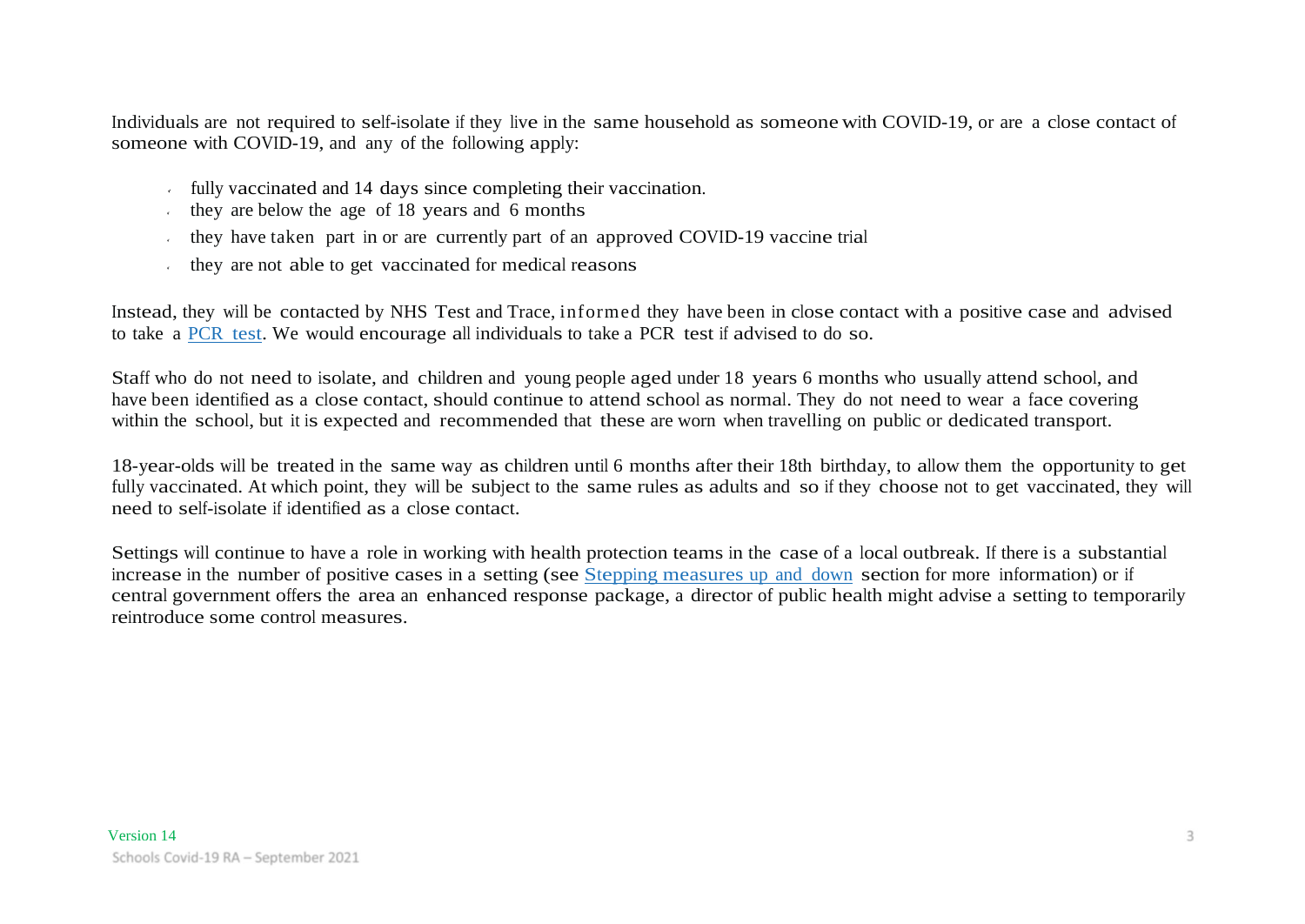### Reporting a positive case

The DFE helpline will be the place to seek support from, in relation to the following, via calling: 0800 046 8687 (option 1)

- Guidance Questions: For questions relating to clarification of the guidance. For example, for questions about staffing, risk assessments, vulnerable staff, cleaning and infection prevention control, interpretation of the guidance document and all general questions, please contact the DfE helpline directly.
- Single positive cases of COVID 19 & self-isolation queries. Cases where you know there is household transmission and single cases in classes or year groups, please contact the DfE helpline directly if you have questions or require support.
- Contact Tracing: The role of settings in relation to contact tracing has changed significantly for the new academic term. Settings are no longer required to isolate contacts under the age of 18 years and those over 18 who have received two vaccinations do not need to isolate if they are a contact of a positive case. This means that the previous contact tracing requirements and queries relating to who should isolate will no longer be necessary. Individuals that are positive or symptomatic should isolate for 10 days. Any identified contacts of a positive COVID case will be identified by NHS Test and Trace and asked to have a PCR test. Pupils and staff can remain in school/the setting until the result is confirmed.

### The LA Public Health Team will:

- Prioritise the local STORM phoneline to take calls relating to outbreak management. Our STORM phoneline will continue to be available Monday – Friday from 8 a.m. – 5 p.m. on 0114 273 5334 for outbreak management only. It will not be available at weekends.
- The [PublicHealthC&YP@sheffield.gov.uk](mailto:PublicHealthC&YP@sheffield.gov.uk) inbox will also focus on providing outbreak management support. Questions that come into the inbox relating to clarification of guidance, complaints and queries will be triaged. These questions will be answered by a wider team working in the Education and Skills Service with support from the LA Public Health team where required. This means that questions may not be responded to on the same day and if an urgent response is required you should contact the DfE Helpline.
- The inbox will continue to be monitored and triaged during weekdays. It will no longer be monitored over the weekend. Please note it will also no longer be monitored on Saturday 4<sup>th</sup> and Sunday 5<sup>th</sup> September 2021. If you require a response during the weekend, you should contact the DfE Helpline as the LA Public Health team will have their mobiles switched off over the weekend.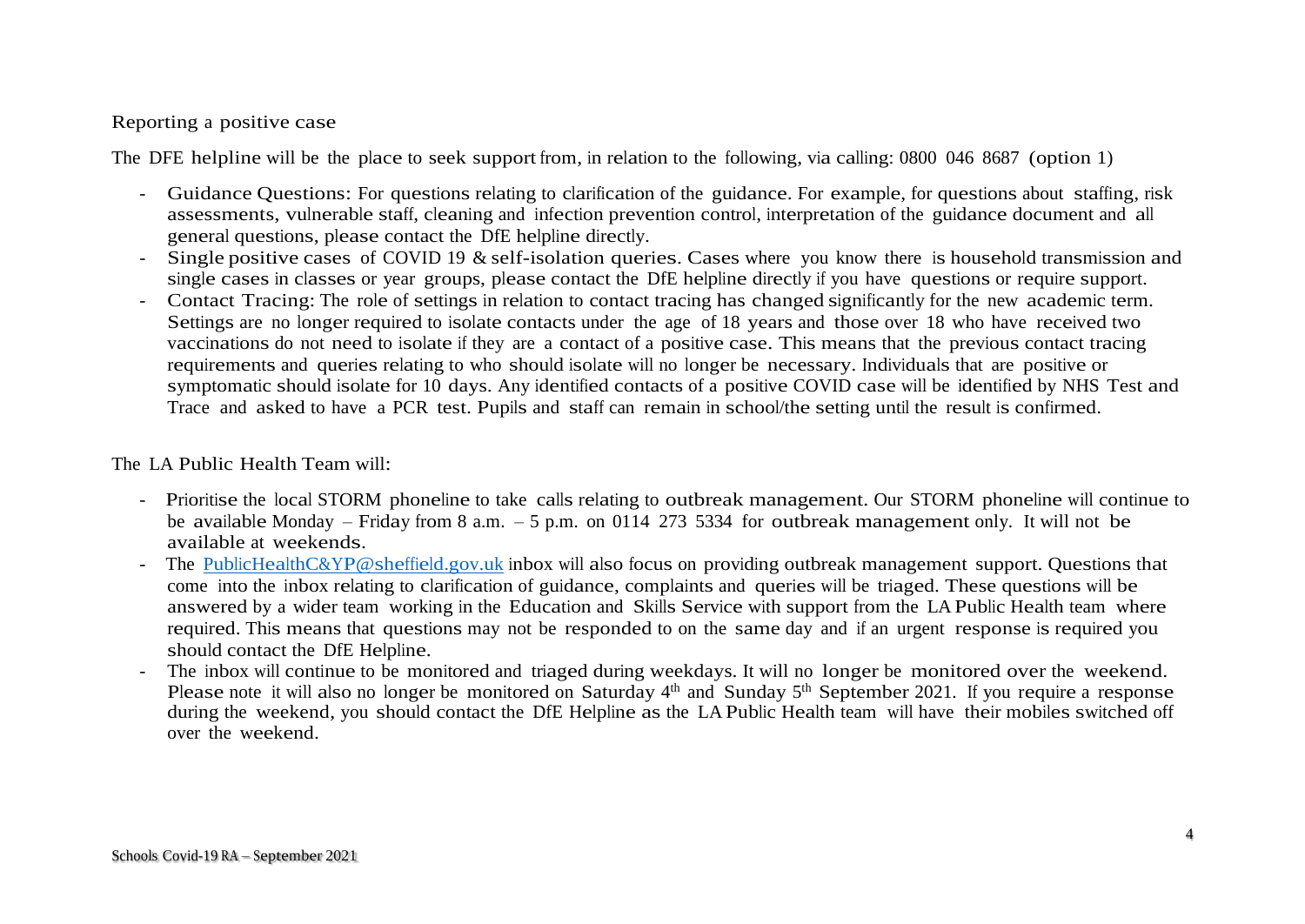The response and support required from September 2021 will look different from that which you have been used to. It is important that settings receive effective support around outbreaks. Therefore, we would ask that you start the new academic year by directing queries and questions directly to the DfE Helpline to enable the LA PH team to continue to provide dedicated outbreak support across the city. With the national changes and the move to Stage 4 of the roadmap, Public Health capacity will be focused completely on outbreak control in order to ensure that transmission is minimised, and outbreaks managed across the city.

Reaching the threshold for outbreak management:

All settings will also be provided next week with a case review template which we recommend you use to log and record any positive COVID cases. Please note you are no longer required to inform the LA Public Health Team or PHE of single cases and you do not need to call the DfE helpline to report them. DfE may continue to require you to report case numbersthrough the portal.

Where you have single cases or cases where you know there is household transmission you are not required to take any action.

Where you become concerned about cases which are linked and potential transmission in the setting you should seek additional support. The threshold to help you monitor this is:

• 5 children, pupils, students, or staff, who are likely to have mixed closely, test positive for COVID-19 within a 10-day period: or

• 10% of children, pupils, students, or staff who are likely to have mixed closely test positive for COVID-19 within a 10-day period

All settings should seek public health advice if a pupil, student, child, or staff member is admitted to hospital with COVID-19. They can do this by phoning the DfE helpline (0800 046 8687, option 1), or you can contact our LA Public Health STORM phone line on 0114 2735334 (available Monday to Friday 8 a.m. to 5 p.m.) or email: [PublicHealthC&YP@sheffield.gov.uk.](mailto:PublicHealthC&YP@sheffield.gov.uk) This inbox is monitored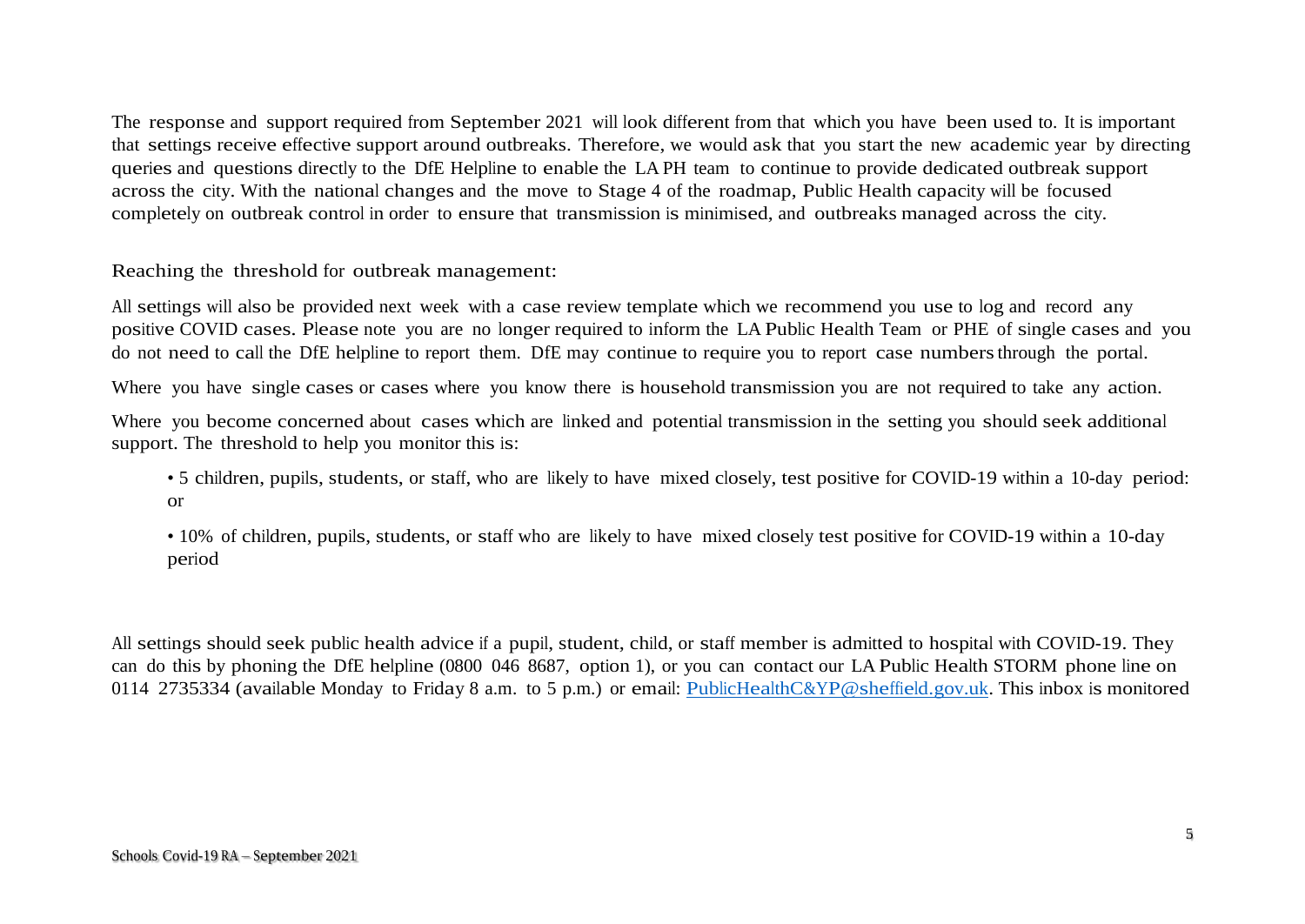Monday – Friday 8 a.m. – 5 p.m. If outside of these hours and during the weekend period, please contact the DfE directly on 0800 046 8687 (option 1) available 8-6 p.m. Monday – Friday and 10 a.m. – 6.00 p.m. on Saturday and Sunday.

Hospitalisation could indicate increased severity of illness or a new variant of concern.

Settings may be offered public health support in managing risk assessments and communicating with staff and parents.

Settings may wish to seek additional public health advice if you are concerned about transmission in the setting and the above threshold is met, either by phoning the DfE helpline (0800 046 8687, option 1) or the Sheffield LA public health team on the numbers above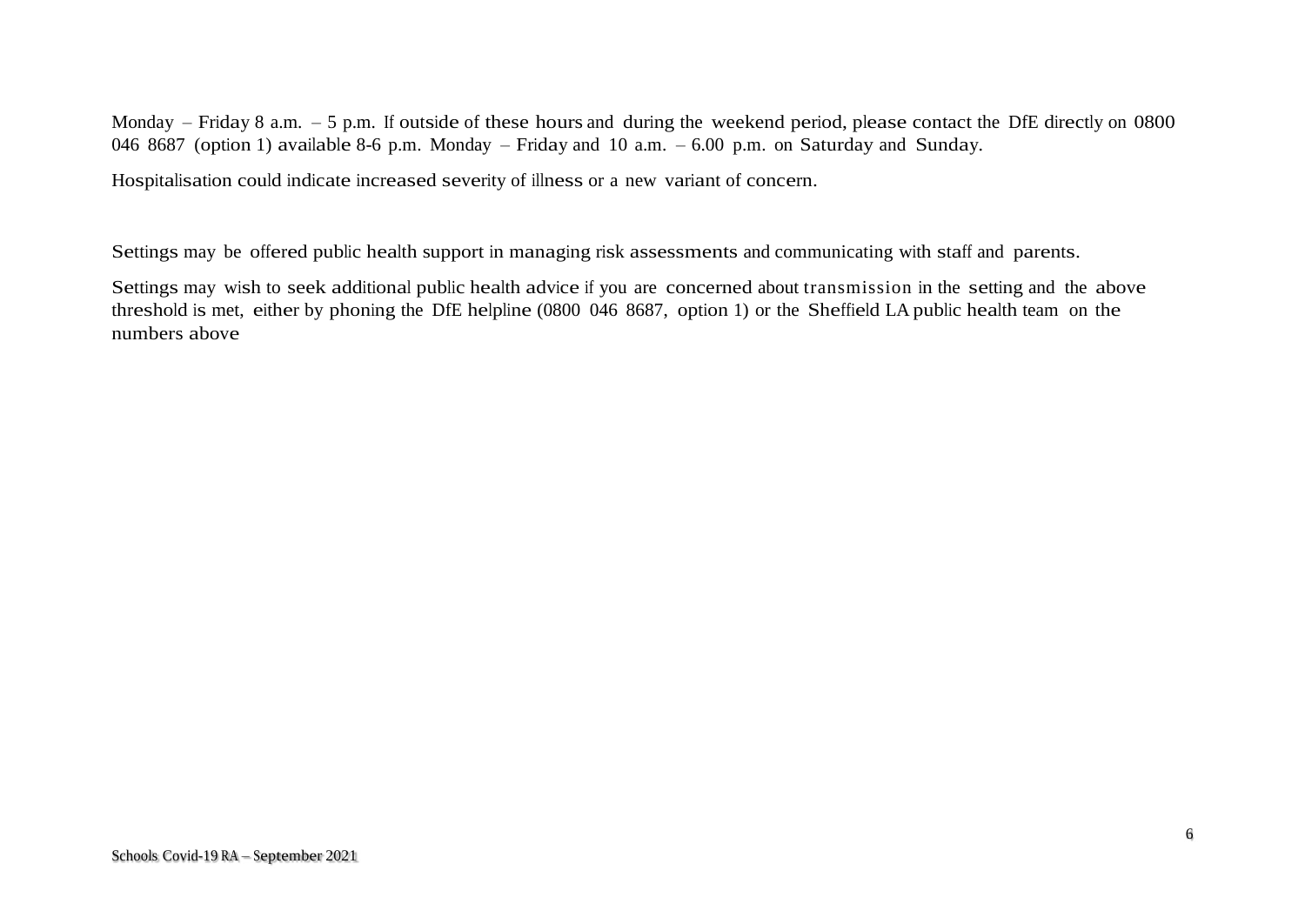### Face coverings

The DFE have advised that face coverings are no longer advised for pupils, staff, and visitors either in classrooms or in communal areas. However, we would encourage that all staff and pupils (pupils only in Secondary Schools) wear a face covering.

Face coverings are recommended on dedicated school transport and public transport in line with government expectation to wear face coverings in crowded areas when prevalence is high. This does not apply to Special Educational Needs Transport, and all families using this service have been contacted individually regarding arrangements from September 2021.

The government has removed the requirement to wear face coverings in law but expects and recommends that they are worn in enclosed and crowded spaces where you may come into contact with people you don't normally meet. This includes public transport and dedicated transport to school or college.

In circumstances where face coverings are recommended

If you have a substantial increase in the number of positive cases in your school (see Stepping measures up and down section for more information), a director of public health might advise you that face coverings should temporarily be worn in communal areas or classrooms (by pupils staff and visitors, unless exempt). You should make sure your contingency plans cover this possibility.

In these circumstances, transparent face coverings, which may assist communication with someone who relies on lip reading, clear sound or facial expression to communicate, can also be worn. Transparent face coverings may be effective in reducing the spread of COVID-19. However, the evidence to support this is currently very limited. Face coverings (whether transparent or cloth) should fit securely around the face to cover the nose and mouth and be made with a breathable material capable of filtering airborne particles.

The main benefit from a transparent face covering is that they can aid communication, for example enabling lip-reading or allowing for the full visibility of facial expressions, but this should be considered alongside the comfort and breathability of a face covering that contains plastic, which may mean that the face covering is less breathable than layers of cloth.

Face visors or shields can be worn by those exempt from wearing a face covering but they are not an equivalent alternative in terms of source control of virus transmission. They may protect the wearer against droplet spread in specific circumstances but are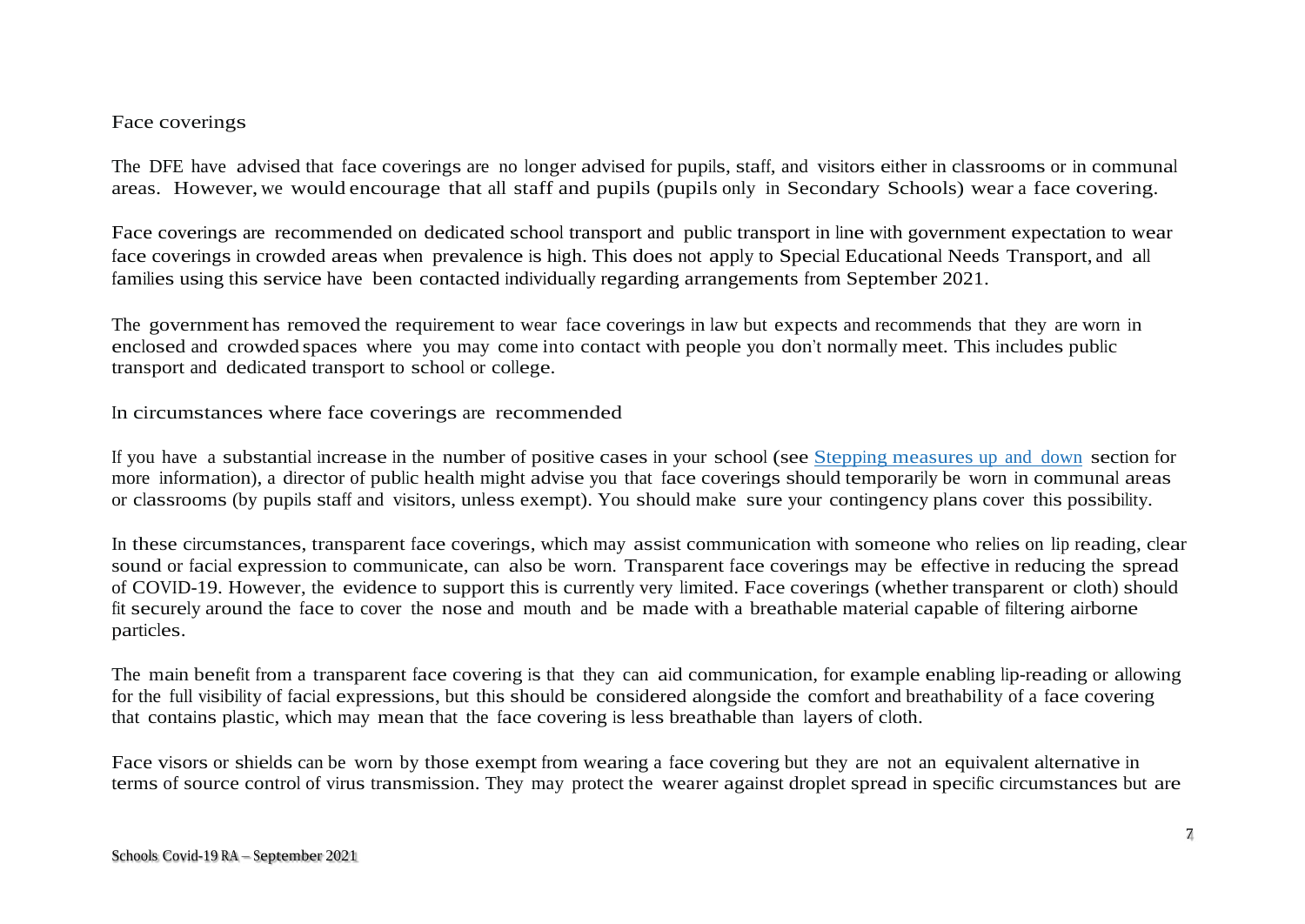unlikely to be effective in preventing the escape of smaller respiratory particles when used without an additional face covering. They should only be used after carrying out a risk assessment for the specific situation and should always be cleaned appropriately.

The use of face coverings may have a particular impact on those who rely on visual signals for communication. Those who communicate with or provide support to those who do, are exempt from any recommendation to wear face coverings in education and childcare settings.

You have a duty to make reasonable adjustments for disabled pupils to support them to access education successfully. Where appropriate, you should discuss with pupils and parents the types of reasonable adjustments that are being considered to support an individual.

No pupil or student should be denied education on the grounds of whether they are, or are not, wearing a face covering.

Education settings to receive carbon dioxide monitors

As announced this weekend, the DFE will begin to roll out carbon dioxide monitors to education settings in England, so you can quickly identify where ventilation may need to be improved.

The programme will provide sufficient monitors to take readings from across the indoor spaces in your setting, providing reassurance that existing ventilation measures are working, and helping balance the need for good ventilation with keeping classrooms warm.

More details on when, and how many, monitors you can expect will be available following the completion of the procurement. In the first phase, we will prioritise special schools and alternative provision given the higher-than-average number of vulnerable pupils attending those settings. However, all schools and colleges are expected to receive at least partial allocations during the autumn term.

As the monitors are rolled out the Department for Education will provide guidance on their use.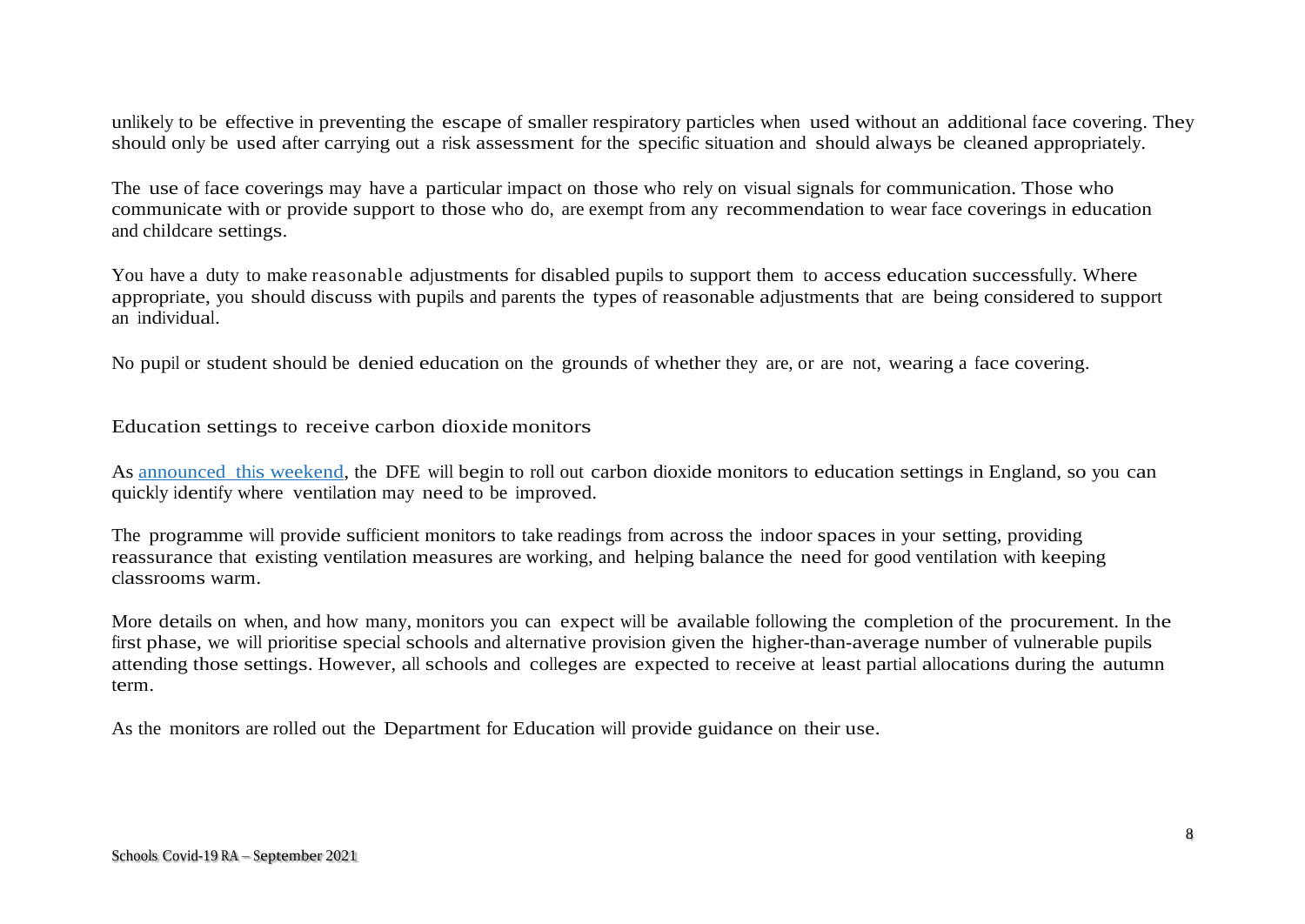### Control measures

### You should:

- 1. Ensure good hygiene for everyone.
- 2. Maintain appropriate cleaning regimes.
- 3. Keep occupied spaces well ventilated.
- 4. Follow public health advice on testing, self-isolation and managing confirmed cases of COVID-19.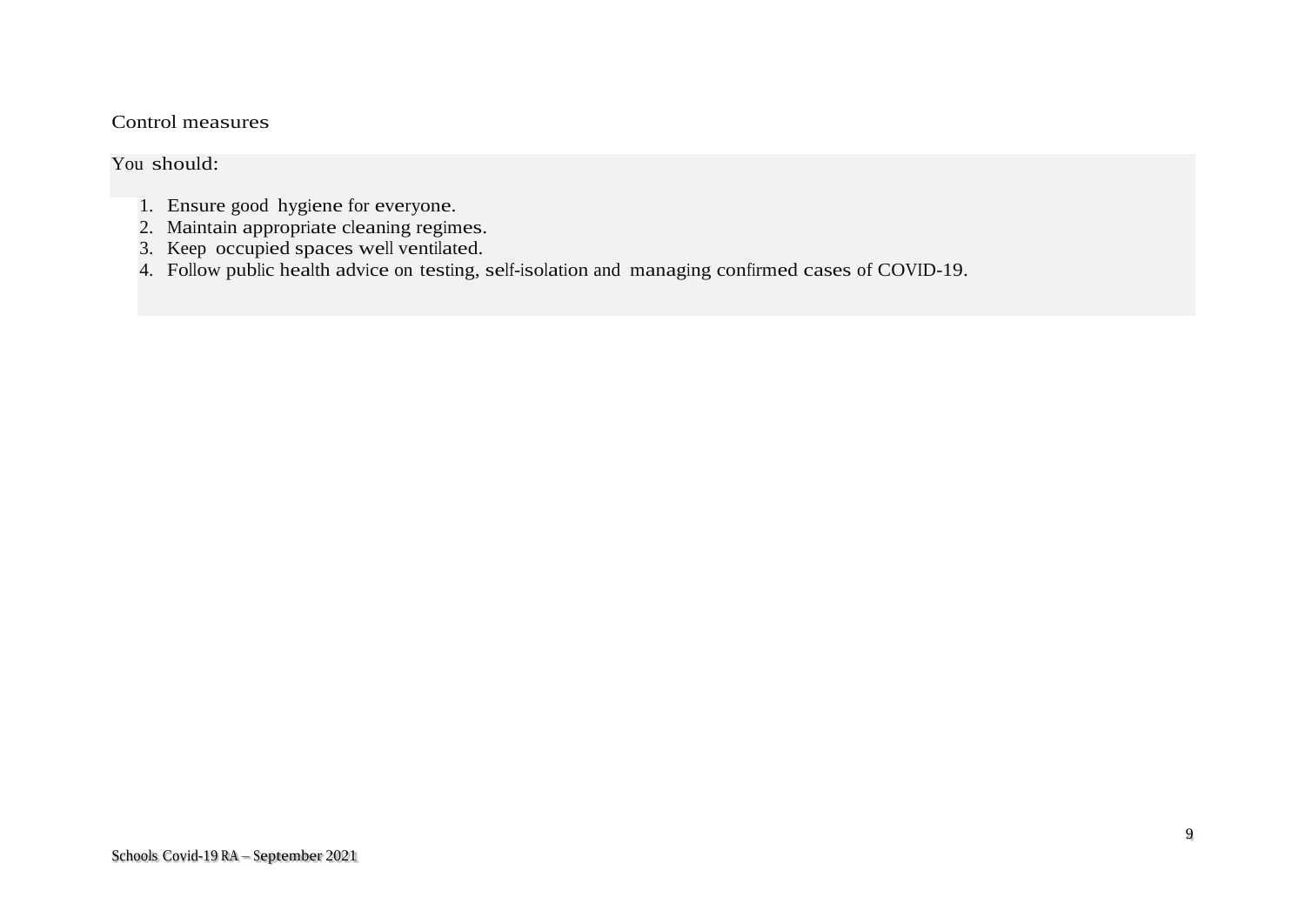### 1. Ensure good hygiene for everyone

| Potential<br>Hazard                                    | <b>Risk</b>                  | Who might<br>be harmed | Existing control measures                                                                                                                                                                                                                                        | School Response and Actions                                                                                                                                    |
|--------------------------------------------------------|------------------------------|------------------------|------------------------------------------------------------------------------------------------------------------------------------------------------------------------------------------------------------------------------------------------------------------|----------------------------------------------------------------------------------------------------------------------------------------------------------------|
| Hand<br>hygiene                                        | Transmission of<br>the virus | Staff & pupils         | Frequent and thorough hand cleaning should now be<br>regular practice. You should continue to ensure that<br>pupils clean their hands regularly. This can be done with<br>soap and water or hand sanitiser                                                       | All staff advised of this and have procedures in place to<br>ensure that children clean their hands during various key<br>points throughout the day. (Sept 21) |
| Respiratory<br>hygiene                                 |                              |                        | The 'catch it, bin it, kill it' approach continues to be very<br>important.                                                                                                                                                                                      |                                                                                                                                                                |
|                                                        |                              |                        | The e-Bug COVID-19 website contains free resources<br>for you, including materials to encourage good hand and<br>respiratory hygiene.                                                                                                                            |                                                                                                                                                                |
| Use of<br>personal<br>protective<br>equipment<br>(PPE) |                              |                        | Most staff in schools will not require PPE beyond what<br>they would normally need for their work. The guidance<br>on the use of PPE in education, childcare and children's<br>social care settings provides more information on the<br>use of PPE for COVID-19. |                                                                                                                                                                |

### 2. Maintain appropriate cleaning regimes, using standard products such as detergents

| Potential<br>Hazard | <b>Risk</b>                  | Who might<br>be harmed | Existing control measures                                                                                                                                                                                                         | School Response and Actions                                                                                                                                |
|---------------------|------------------------------|------------------------|-----------------------------------------------------------------------------------------------------------------------------------------------------------------------------------------------------------------------------------|------------------------------------------------------------------------------------------------------------------------------------------------------------|
| Cleaning            | Transmission of<br>the virus | Staff & pupils         | You should put in place and maintain an appropriate<br>cleaning schedule. This should include regular cleaning<br>of areas and equipment (for example, twice per day),<br>with a particular focus on frequently touched surfaces. | Increased number of cleaners in school.<br>All classes have their own box of cleaning resources to<br>ensure that things can be wiped down during the day. |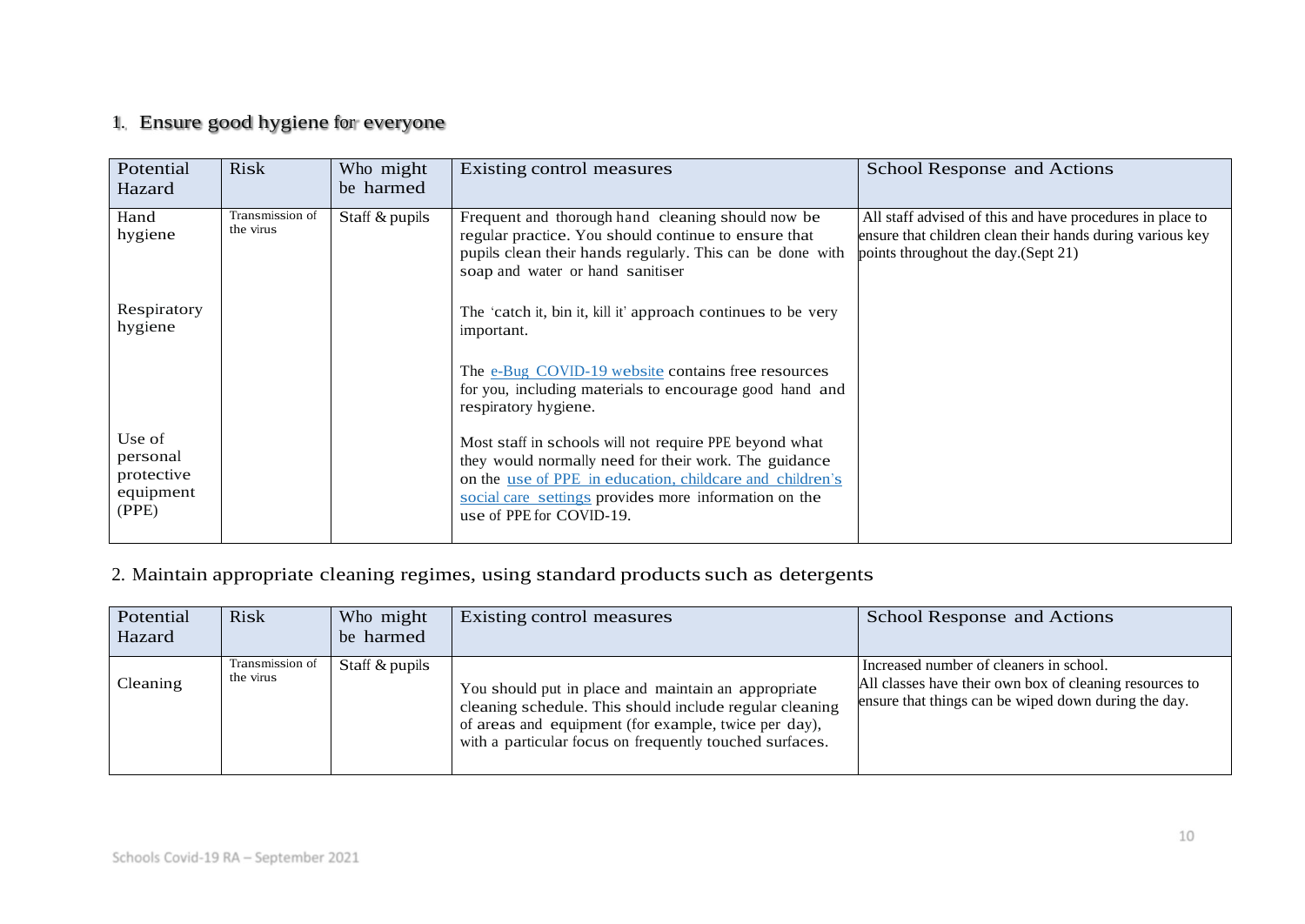|  | <b>PHE</b> has published guidance on the cleaning of non-<br>healthcare settings. |  |
|--|-----------------------------------------------------------------------------------|--|
|  |                                                                                   |  |

# 3. Keep occupied spaces well ventilated

| Potential<br>Hazard | <b>Risk</b>                  | Who might<br>be harmed | Existing control measures                                                                                                                                                                                                                                                                                                                                                                                                                                                                                                                                                                                                                                                                                                                                                                                                                                                                                                                                                                 | School Response and Actions                                                                                |
|---------------------|------------------------------|------------------------|-------------------------------------------------------------------------------------------------------------------------------------------------------------------------------------------------------------------------------------------------------------------------------------------------------------------------------------------------------------------------------------------------------------------------------------------------------------------------------------------------------------------------------------------------------------------------------------------------------------------------------------------------------------------------------------------------------------------------------------------------------------------------------------------------------------------------------------------------------------------------------------------------------------------------------------------------------------------------------------------|------------------------------------------------------------------------------------------------------------|
| Ventilation         | Transmission of<br>the virus | Staff & pupils         | When your school is in operation, it is important to<br>ensure it is well ventilated and that a comfortable<br>teaching environment is maintained.<br>You should identify any poorly ventilated spaces as part<br>of your risk assessment and take steps to improve fresh<br>air flow in these areas, giving particular consideration<br>when holding events where visitors such as parents are<br>on site, for example, school plays.<br>Mechanical ventilation is a system that uses a fan to<br>draw fresh air or extract air from a room. These should<br>be adjusted to increase the ventilation rate wherever<br>possible and checked to confirm that normal operation<br>meets current guidance and that only fresh outside air is<br>circulated.<br>If possible, systems should be adjusted to full fresh air<br>or, if this is not possible, then systems should be<br>operated as normal as long as they are within a single<br>room and supplemented by an outdoor air supply. | All staff are aware of the need to ensure good ventilation in<br>all areas - this has been checked by SLT. |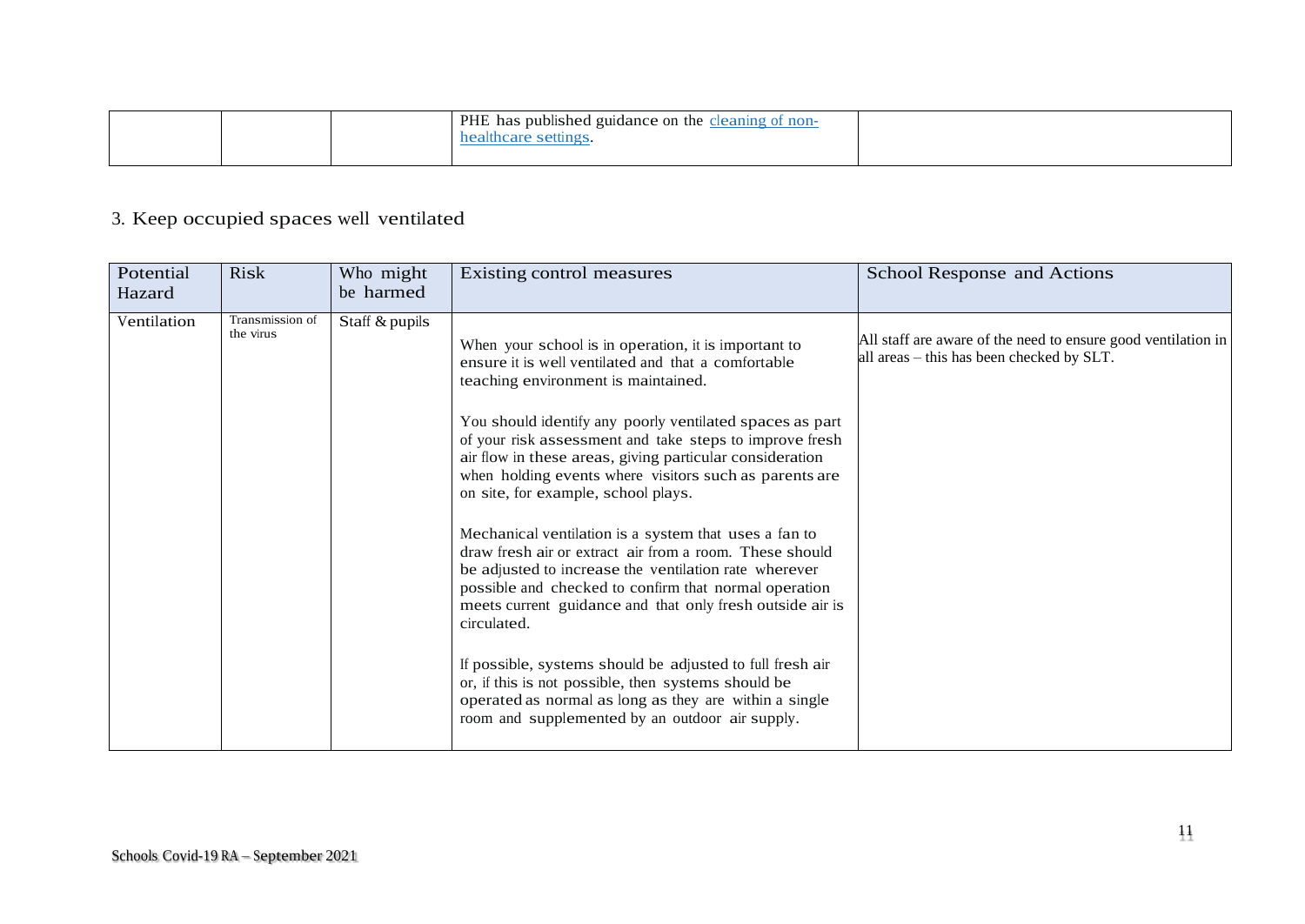|  | Where mechanical ventilation systems exist, you should<br>ensure that they are maintained in accordance with the<br>manufacturers' recommendations.                                                                                                                          |                                                                                     |
|--|------------------------------------------------------------------------------------------------------------------------------------------------------------------------------------------------------------------------------------------------------------------------------|-------------------------------------------------------------------------------------|
|  | Opening external windows can improve natural<br>ventilation, and in addition, opening internal doors can<br>also assist with creating a throughput of air. If<br>necessary, external opening doors may also be used (if<br>they are not fire doors and where safe to do so). | All windows and internal doors are open whilst the<br>children/staff are in school. |
|  | You should balance the need for increased ventilation<br>while maintaining a comfortable temperature.                                                                                                                                                                        |                                                                                     |
|  | The Health and Safety Executive guidance on air<br>conditioning and ventilation during the COVID-19<br>pandemic and CIBSE COVID-19 advice provides more<br>information.                                                                                                      |                                                                                     |
|  | DfE is working with Public Health England, NHS Test<br>and Trace, and the Scientific Advisory Group for<br>Emergencies (SAGE) on a pilot project to measure CO2<br>levels in classrooms and exploring options to help<br>improve ventilation in settings where needed.       |                                                                                     |
|  | Below is a copy of the ventilation guidance produced by<br>Public Health colleagues                                                                                                                                                                                          |                                                                                     |
|  | Natural ventilation                                                                                                                                                                                                                                                          |                                                                                     |
|  | SCC PH guidance not                                                                                                                                                                                                                                                          |                                                                                     |
|  |                                                                                                                                                                                                                                                                              |                                                                                     |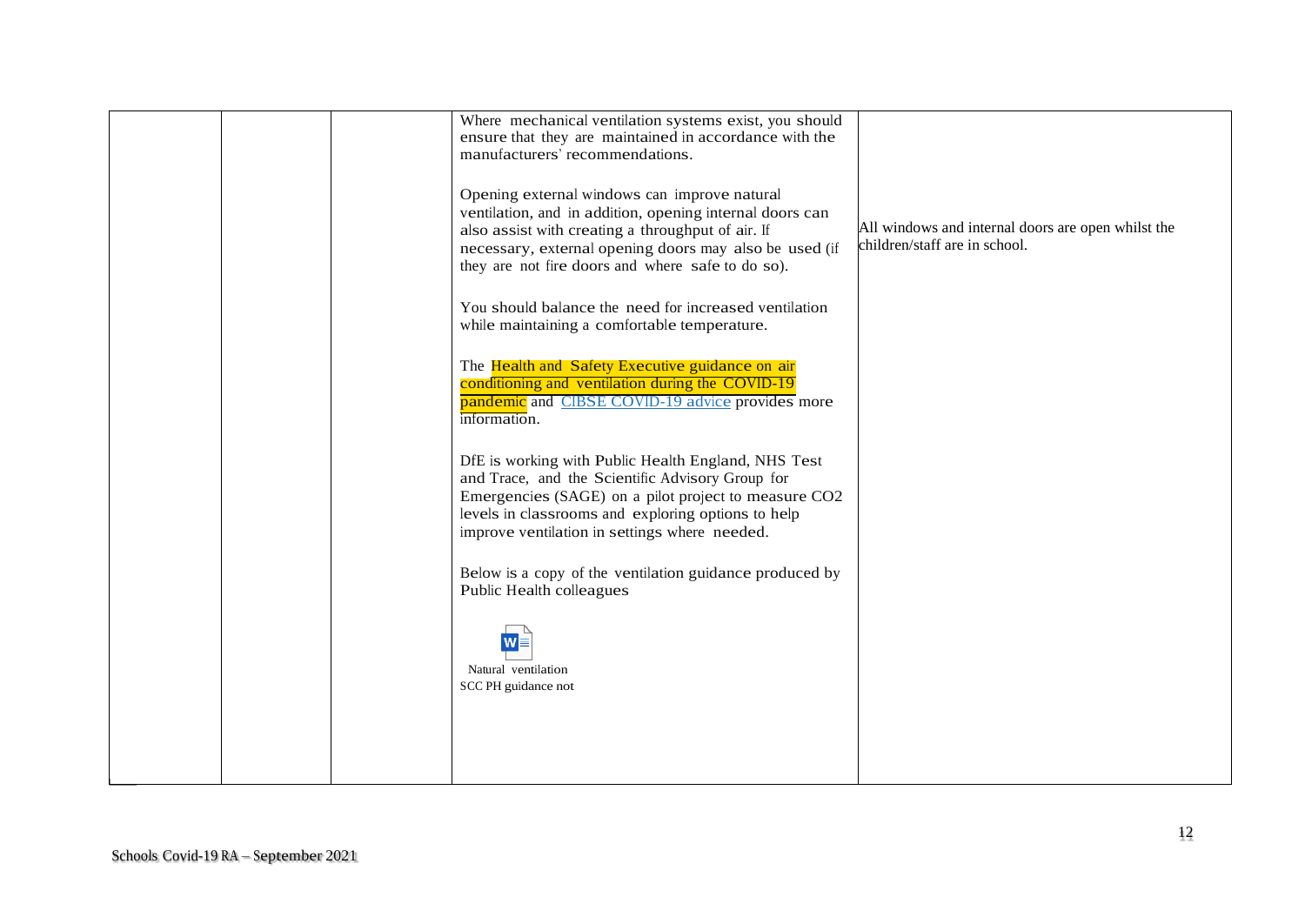### 4. Follow public health advice on testing, self-isolation and managing confirmed cases of COVID-19

| Potential<br>Hazard                                                                    | <b>Risk</b>                  | Who might<br>be harmed | Existing control measures                                                                                                                                                                                                                                                                                                                                                                                                                                                                                                                                                                                                                                                                                                                                                                              | School Response and Actions                                                                                                                 |
|----------------------------------------------------------------------------------------|------------------------------|------------------------|--------------------------------------------------------------------------------------------------------------------------------------------------------------------------------------------------------------------------------------------------------------------------------------------------------------------------------------------------------------------------------------------------------------------------------------------------------------------------------------------------------------------------------------------------------------------------------------------------------------------------------------------------------------------------------------------------------------------------------------------------------------------------------------------------------|---------------------------------------------------------------------------------------------------------------------------------------------|
| When an<br>individual<br>develops<br>COVID-19<br>symptoms or<br>has a positive<br>test | Transmission<br>of the virus | Staff & pupils         | Pupils, staff and other adults should follow public health<br>advice on when to self-isolate and what to do. They<br>should not come into school if they have symptoms,<br>have had a positive test result or other reasons requiring<br>them to stay at home due to the risk of them passing on<br>COVID-19 (for example, they are required to<br>quarantine).<br>If anyone in your school develops COVID-19 symptoms,<br>however mild, you should send them home and they<br>should follow public health advice.                                                                                                                                                                                                                                                                                     |                                                                                                                                             |
|                                                                                        |                              |                        | For everyone with symptoms, they should avoid using<br>public transport and, wherever possible, be collected by<br>a member of their family or household.<br>If a pupil is awaiting collection, they should be left in a<br>room on their own if possible and safe to do so. A<br>window should be opened for fresh air ventilation if<br>possible. Appropriate PPE should also be used if close<br>contact is necessary. Further information on this can be<br>found in the use of PPE in education, childcare and<br>children's social care settings guidance. Any rooms they<br>use should be cleaned after they have left.<br>The household (including any siblings) should follow the<br>PHE stay at home guidance for households with<br>possible or confirmed coronavirus (COVID-19) infection. | Any child with symptoms awaiting collection should be<br>taken to Eden. A member of staff to wait with them and to<br>wear appropriate PPE. |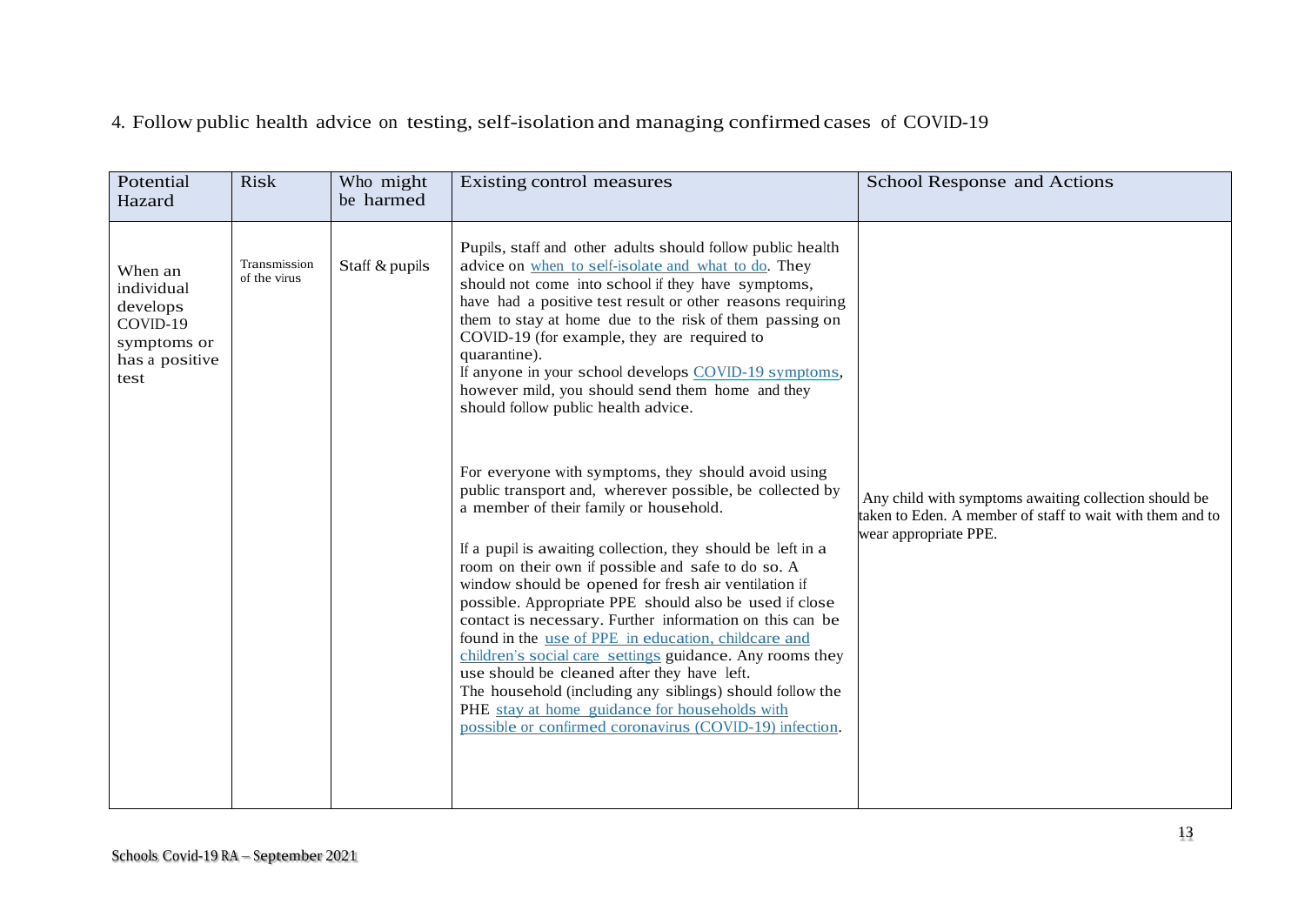| Asymptomatic<br>testing   |  | Testing remains important in reducing the risk of<br>transmission of infection within schools. That is why,<br>whilst some measures are relaxed, others will remain,<br>and if necessary, in response to the latest<br>epidemiological data, we all need to be prepared to step<br>measures up or down in future depending on local<br>circumstances.<br>Staff should undertake twice weekly home tests<br>whenever they are on site until the end of September,<br>when this will also be reviewed.<br>There is no need for primary age pupils (those in year 6<br>and below) to test over the summer period. They will be<br>offered the 2 tests at an ATS at the beginning of the<br>autumn term when they start at their secondary school<br>as a new year 7. Schools may choose, however, to start<br>testing year 6 pupils earlier, including in summer<br>schools, depending on their local circumstances. |  |
|---------------------------|--|-------------------------------------------------------------------------------------------------------------------------------------------------------------------------------------------------------------------------------------------------------------------------------------------------------------------------------------------------------------------------------------------------------------------------------------------------------------------------------------------------------------------------------------------------------------------------------------------------------------------------------------------------------------------------------------------------------------------------------------------------------------------------------------------------------------------------------------------------------------------------------------------------------------------|--|
| Confirmatory<br>PCR tests |  | Staff and pupils with a positive LFD test result should                                                                                                                                                                                                                                                                                                                                                                                                                                                                                                                                                                                                                                                                                                                                                                                                                                                           |  |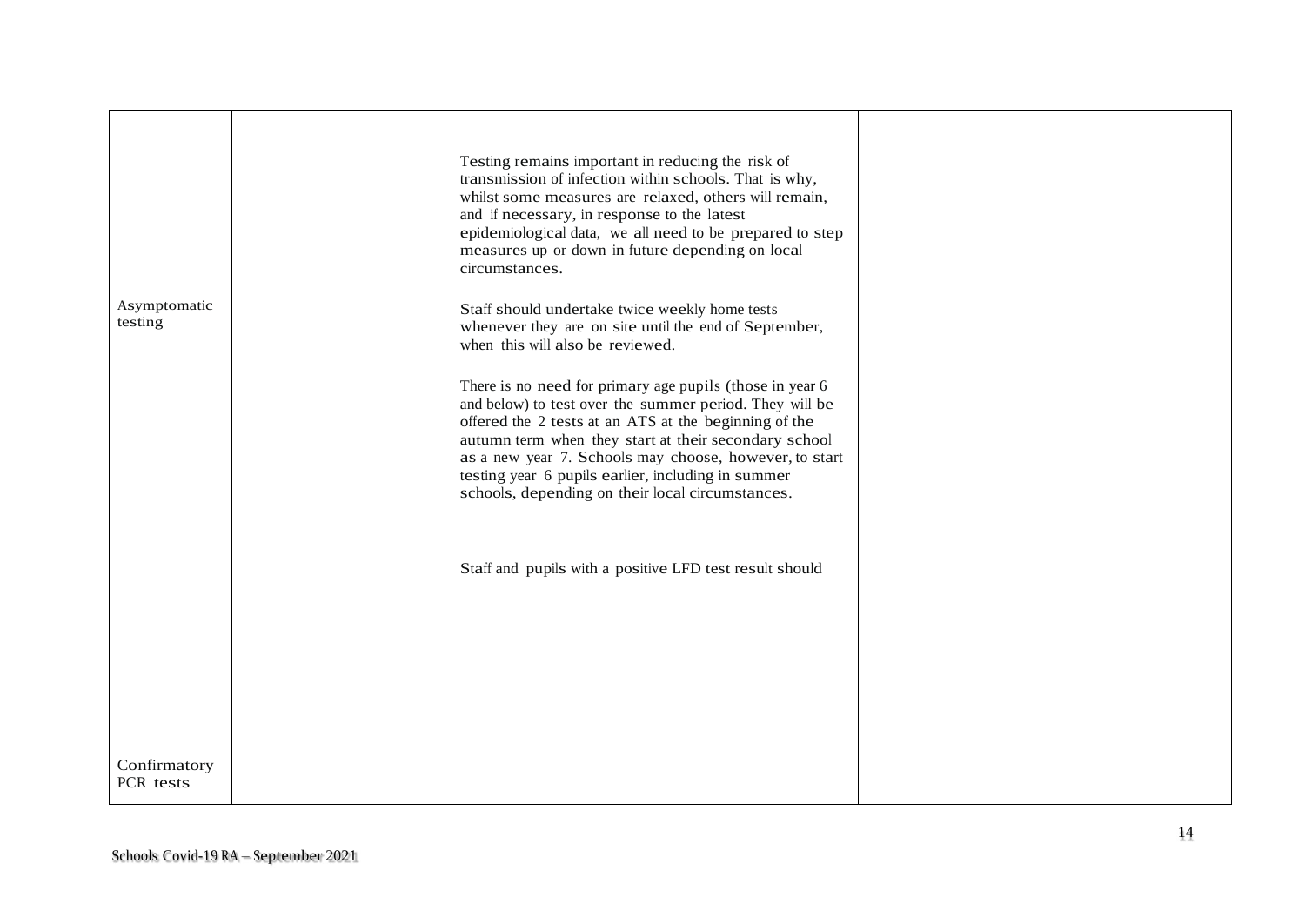| self-isolate in line with the stay at home guidance for<br>households with possible or confirmed coronavirus<br>(COVID-19) infection. They will also need to get a<br>free PCR test to check if they have COVID-19.                    |  |
|----------------------------------------------------------------------------------------------------------------------------------------------------------------------------------------------------------------------------------------|--|
| Whilst awaiting the PCR result, the individual should<br>continue to self-isolate.                                                                                                                                                     |  |
| If the PCR test is taken within 2 days of the positive<br>lateral flow test, and is negative, it overrides the self-<br>test LFD test and the pupil can return to school, as long<br>as the individual doesn't have COVID-19 symptoms. |  |
| Additional information on PCR test kits for schools and<br>further education providers is available.                                                                                                                                   |  |
|                                                                                                                                                                                                                                        |  |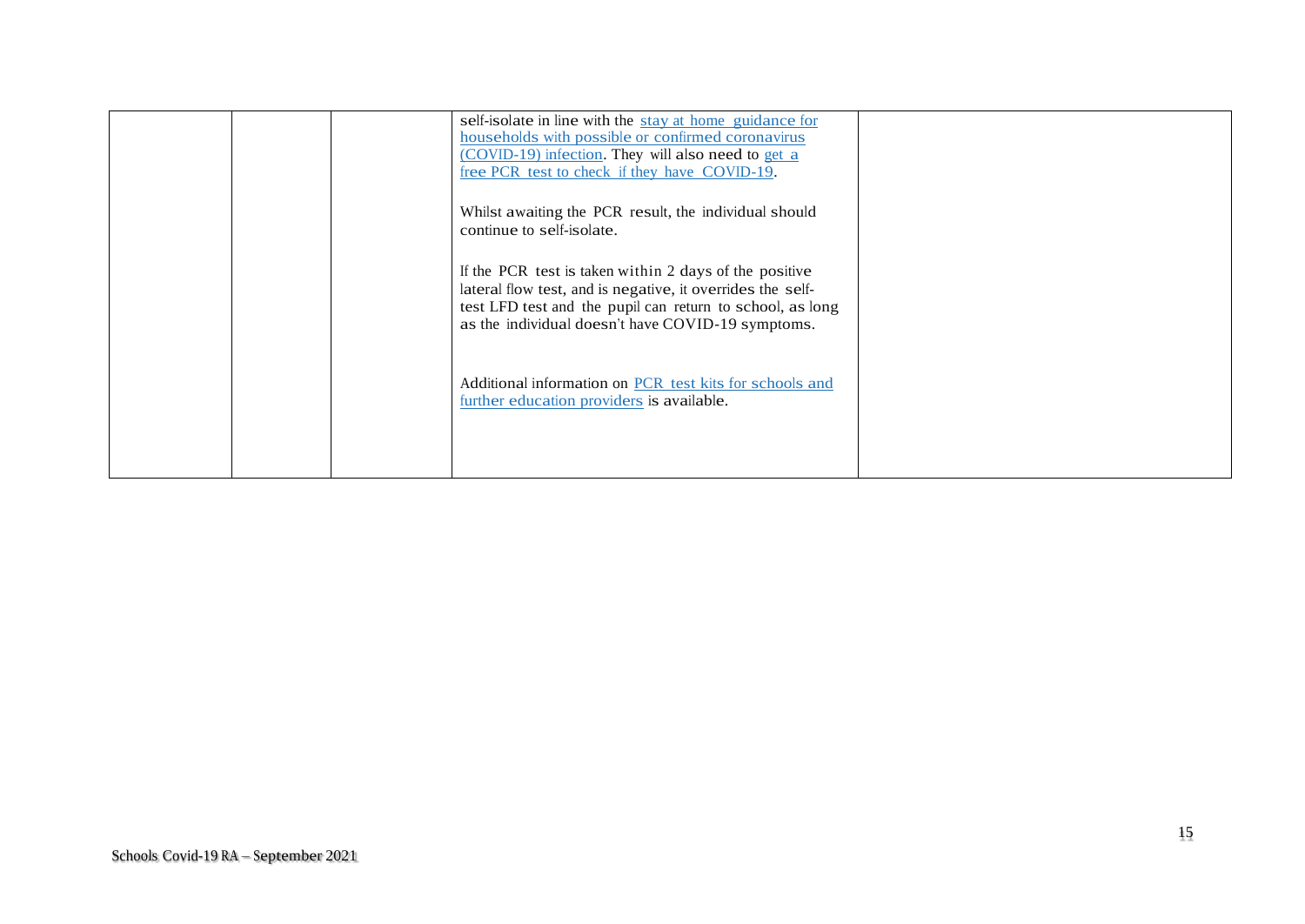# 5. Other Considerations (Children & Staff who are CEV, Pregnant, pupil wellbeing & Support etc)

| Potential<br>Hazard                                                   | <b>Risk</b>                  | Who might<br>be harmed | Existing control measures                                                                                                                                                                                                                                                                                                                                                                                                                 | School Response and Actions |
|-----------------------------------------------------------------------|------------------------------|------------------------|-------------------------------------------------------------------------------------------------------------------------------------------------------------------------------------------------------------------------------------------------------------------------------------------------------------------------------------------------------------------------------------------------------------------------------------------|-----------------------------|
| Children<br>who are<br>clinically<br>extremely<br>vulnerable<br>(CEV) | Transmission of<br>the virus | Staff & pupils         | All clinically extremely vulnerable (CEV) children and<br>young people should attend their education setting<br>unless they are one of the very small number of children<br>and young people under paediatric or another specialist<br>care who have been advised by their clinician or other<br>specialist not to attend.<br>Further information is available in the guidance<br>on supporting pupils at school with medical conditions. |                             |
| Pupil<br>Wellbeing &<br>Support                                       |                              |                        | Some pupils may be experiencing a variety of emotions<br>in response to the COVID-19 pandemic, such as<br>anxiety, stress, or low mood. You can access useful<br>links and sources of support on promoting and<br>supporting mental health and wellbeing in schools.                                                                                                                                                                      |                             |
| Contractors                                                           |                              |                        | You should ensure that key contractors are aware of the<br>school's control measures and ways of working.                                                                                                                                                                                                                                                                                                                                 |                             |
| Staff who<br>are clinically<br>extremely                              |                              |                        | School leaders are best placed to determine the<br>workforce required to meet the needs of their pupils.                                                                                                                                                                                                                                                                                                                                  |                             |
| vulnerable<br>(CEV)                                                   |                              |                        | Clinically extremely vulnerable (CEV) people are<br>advised, as a minimum, to follow the same guidance as<br>everyone else. It is important that everyone adheres to<br>this guidance, but CEV people may wish to think<br>particularly carefully about the additional precautions<br>they can continue to take. Further information can be                                                                                               |                             |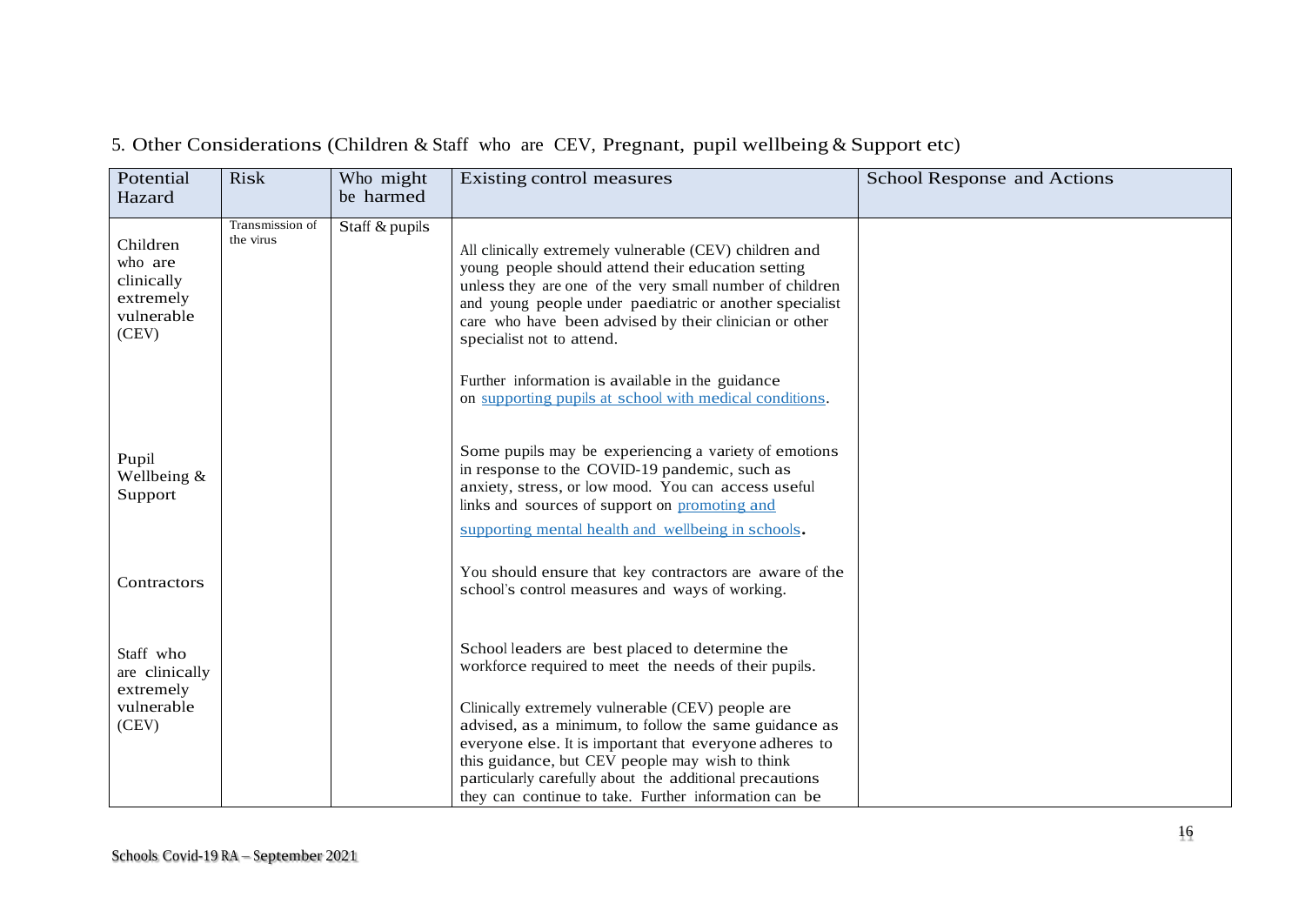|           |  | found in the guidance on protecting people who<br>are CEV from COVID-19.                                                                                                                                                                                                                                                                                                                                                                                                         |  |
|-----------|--|----------------------------------------------------------------------------------------------------------------------------------------------------------------------------------------------------------------------------------------------------------------------------------------------------------------------------------------------------------------------------------------------------------------------------------------------------------------------------------|--|
|           |  | Social distancing measures have now ended in the<br>workplace, and it is no longer necessary for the<br>government to instruct people to work from home.<br>Employers should be able to explain the measures they<br>have in place to keep CEV staff safe at work. The Health<br>and Safety Executive (HSE) has published guidance<br>on protecting vulnerable workers, including advice for<br>employers and employees on how to talk about reducing<br>risks in the workplace. |  |
|           |  | We welcome your support in encouraging vaccine take<br>up and enabling staff who are eligible for a vaccination<br>to attend booked vaccine appointments where possible<br>even during term time.                                                                                                                                                                                                                                                                                |  |
|           |  | It is recommended that you review the individual risk<br>assessments for staff who are CEV & CV                                                                                                                                                                                                                                                                                                                                                                                  |  |
|           |  | COVID-19 Individual<br>Staff Risk Assessmen                                                                                                                                                                                                                                                                                                                                                                                                                                      |  |
| Pregnancy |  | You will need to follow the specific guidance for<br>pregnant employees because pregnant women are<br>considered CV. In some cases, pregnant women may<br>also have other health conditions that mean they are<br>considered CEV, where the advice for clinically<br>extremely vulnerable staff will apply.                                                                                                                                                                      |  |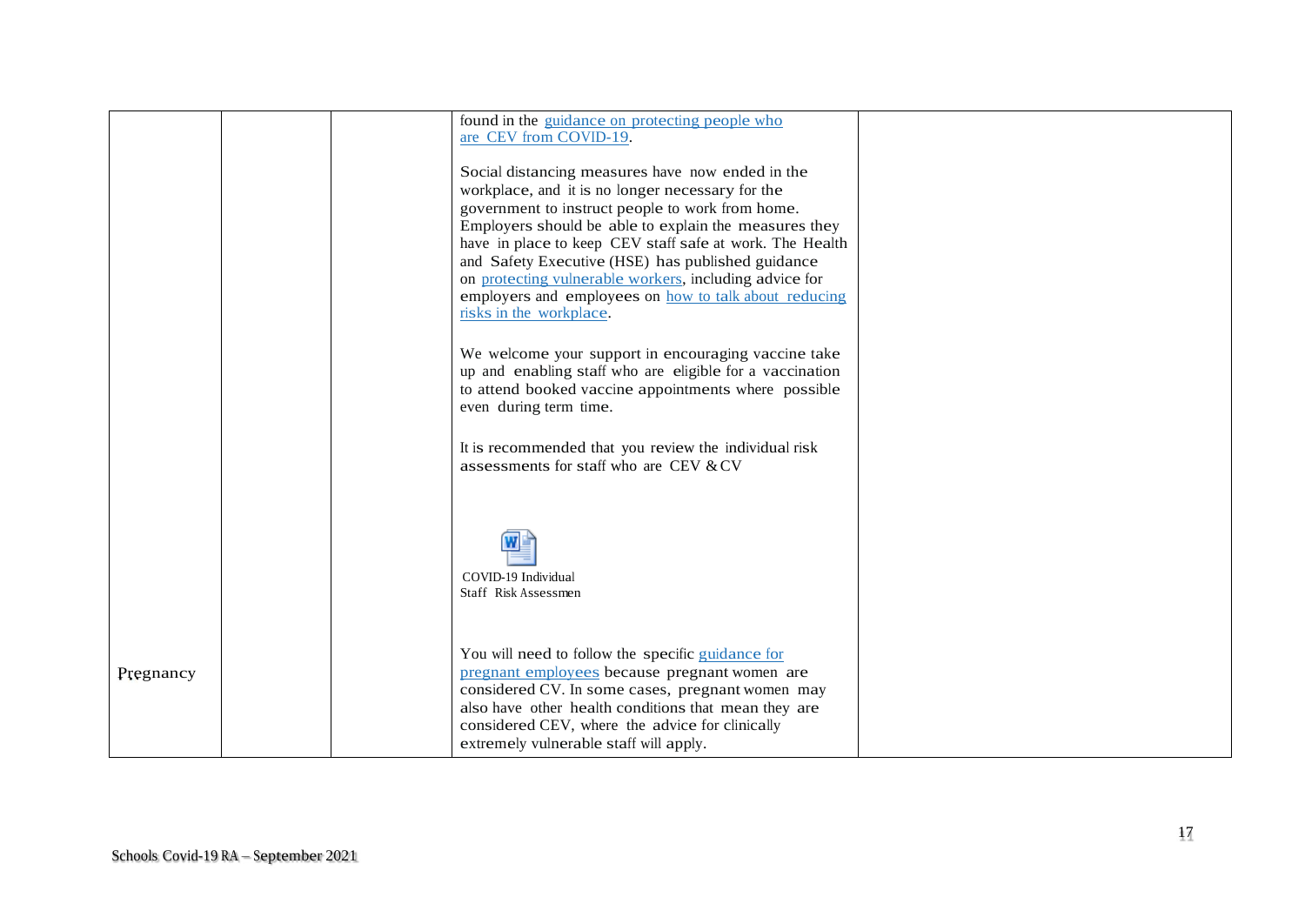|  | COVID-19 vaccination: a guide for women of<br>childbearing age, pregnant or breastfeeding contains                                                                                                                                                                                                                                                                                                                                                 |  |
|--|----------------------------------------------------------------------------------------------------------------------------------------------------------------------------------------------------------------------------------------------------------------------------------------------------------------------------------------------------------------------------------------------------------------------------------------------------|--|
|  | vaccination advice.                                                                                                                                                                                                                                                                                                                                                                                                                                |  |
|  | Your workplace risk assessment should already<br>consider any risks to female employees of childbearing<br>age and, in particular, risks to new and expectant<br>mothers. If you are notified that an employee is<br>pregnant, breastfeeding, or has given birth within the last<br>6 months, you should check the workplace risk<br>assessment to see if any new risks have arisen. An<br>assessment may help identify any additional action that |  |
|  | needs to be taken to mitigate risks.<br>Any risks identified at that point, or later during the<br>pregnancy, in the first 6 months after birth, or while the<br>employee is still breastfeeding, must be included, and<br>managed as part of the general workplace risk<br>assessment. You must take appropriate sensible action<br>to reduce, remove or control the risks.                                                                       |  |
|  | As part of your risk assessment, you should consider<br>whether adapting duties and/or facilitating home working<br>may be appropriate to mitigate risks.                                                                                                                                                                                                                                                                                          |  |
|  | Action for Schools to take:                                                                                                                                                                                                                                                                                                                                                                                                                        |  |
|  | This means that an important key action for schools is<br>for you to undertake an individual pregnancy risk<br>assessment with your staff member, using the form<br>below.                                                                                                                                                                                                                                                                         |  |
|  | Pregnancy Risk<br>Assessment.docx                                                                                                                                                                                                                                                                                                                                                                                                                  |  |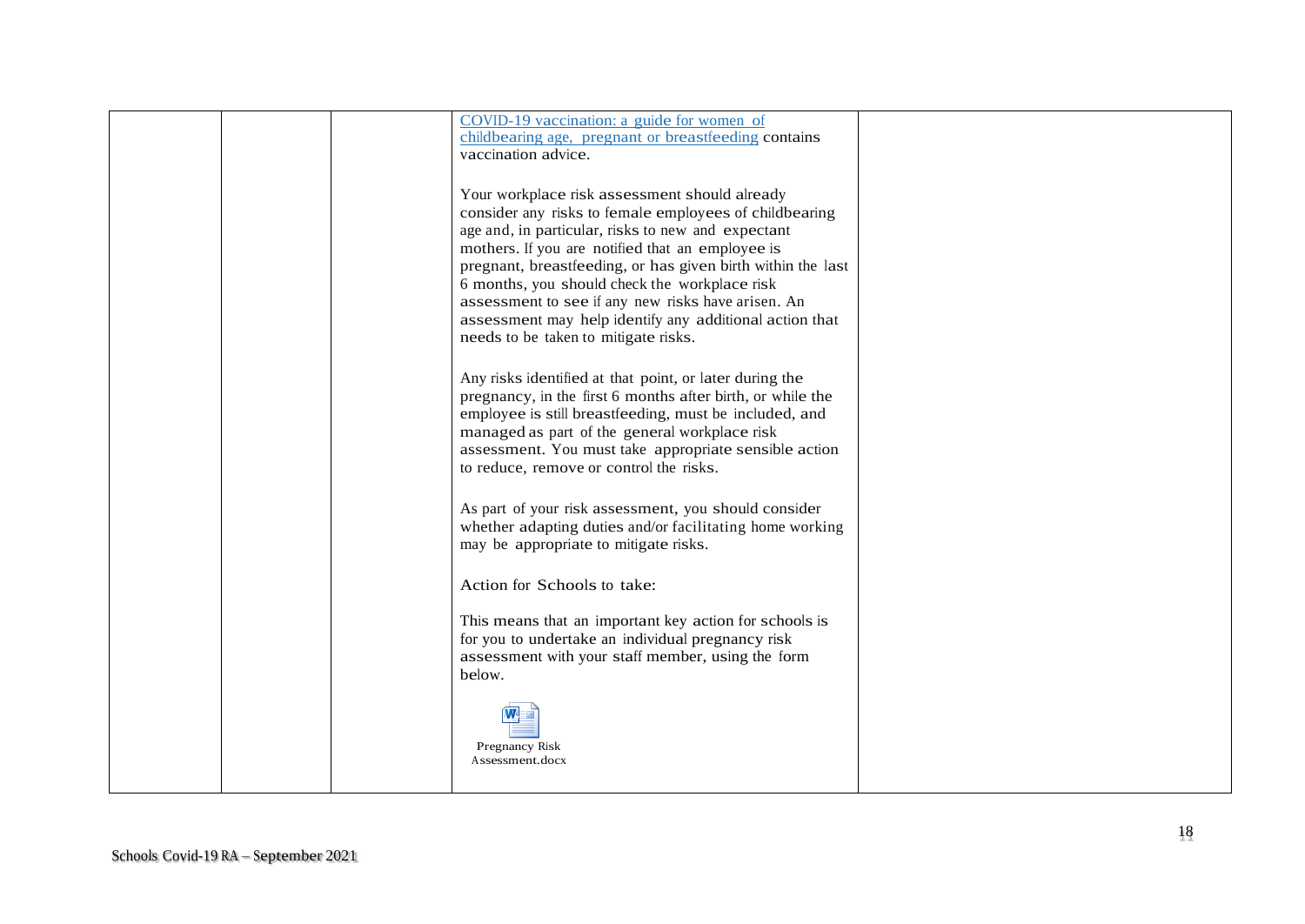| pregnant women from black, Asian and minority<br>ethnic (BAME) backgrounds<br>women over the age of 35<br>women who are overweight or obese<br>women who have pre-existing medical problems,<br>such as high blood pressure and diabetes<br>Therefore, it is helpful to factor these issues in to any<br>pregnancy risk assessment. |  | You will need to consider some pregnant women are at<br>a higher risk of developing serious illness, including: |  |
|-------------------------------------------------------------------------------------------------------------------------------------------------------------------------------------------------------------------------------------------------------------------------------------------------------------------------------------|--|-----------------------------------------------------------------------------------------------------------------|--|
|-------------------------------------------------------------------------------------------------------------------------------------------------------------------------------------------------------------------------------------------------------------------------------------------------------------------------------------|--|-----------------------------------------------------------------------------------------------------------------|--|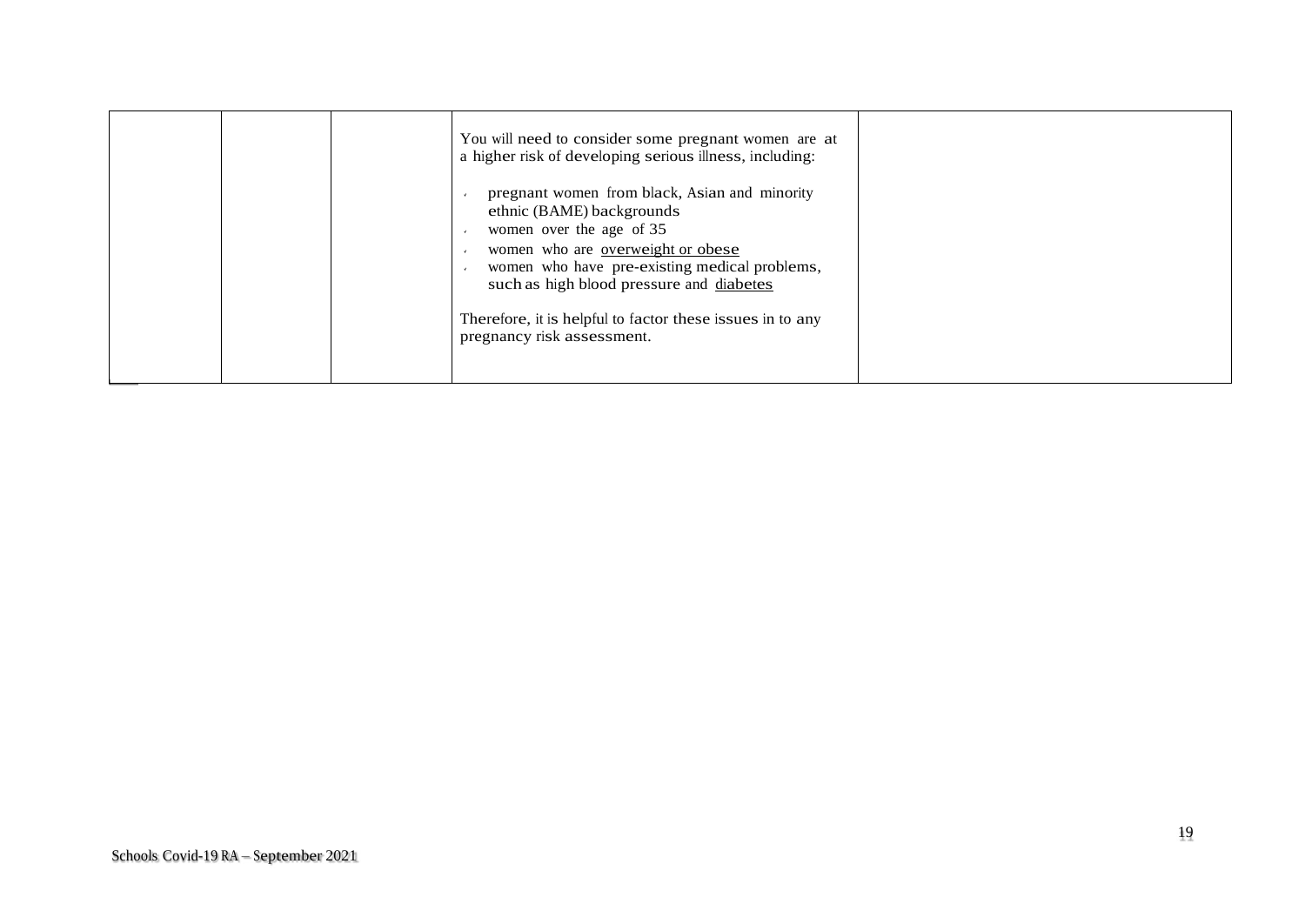### Admitting children into school

In most cases, parents and carers will agree that a pupil with symptoms should not attend the school, given the potential risk to others.

If a parent or carer insists on a pupil attending your school, you can take the decision to refuse the pupil if, in your reasonable judgement, it is necessary to protect other pupils and staff from possible infection with COVID-19. Your decision would need to be carefully considered in light of all the circumstances and current public health advice.

### Attendance

School attendance is mandatory for all pupils of compulsory school age, and it is a priority to ensure that as many children as possible regularly attend school.

Where a child is required to self-isolate or quarantine because of COVID-19 in accordance with relevant legislation or guidance published by PHE or the DHSC they should be recorded as code X (not attending in circumstances related to coronavirus). Where they are unable to attend because they have a confirmed case of COVID-19 they should be recorded as code I (illness).

For pupils abroad who are unable to return, code X is unlikely to apply. In some specific cases, code Y (unable to attend due to exceptional circumstances) will apply. Further guidance about the use of codes is provided in the strolatendance guidance.

#### Remote education

Not all people with COVID-19 have symptoms. Where appropriate, you should support those who need to self-isolate because they have tested positive to work or learn from home if they are well enough to do so. Schools subject to the remote education temporary continuity direction are required to provide remote education to pupils covered by the direction where their attendance would be contrary to government guidance or legislation around COVID-19.

You should maintain your capacity to deliver high-quality remote education for the next academic year, including for pupils who are abroad, and facing challenges to return due to COVID-19 travel restrictions, for the period they are abroad.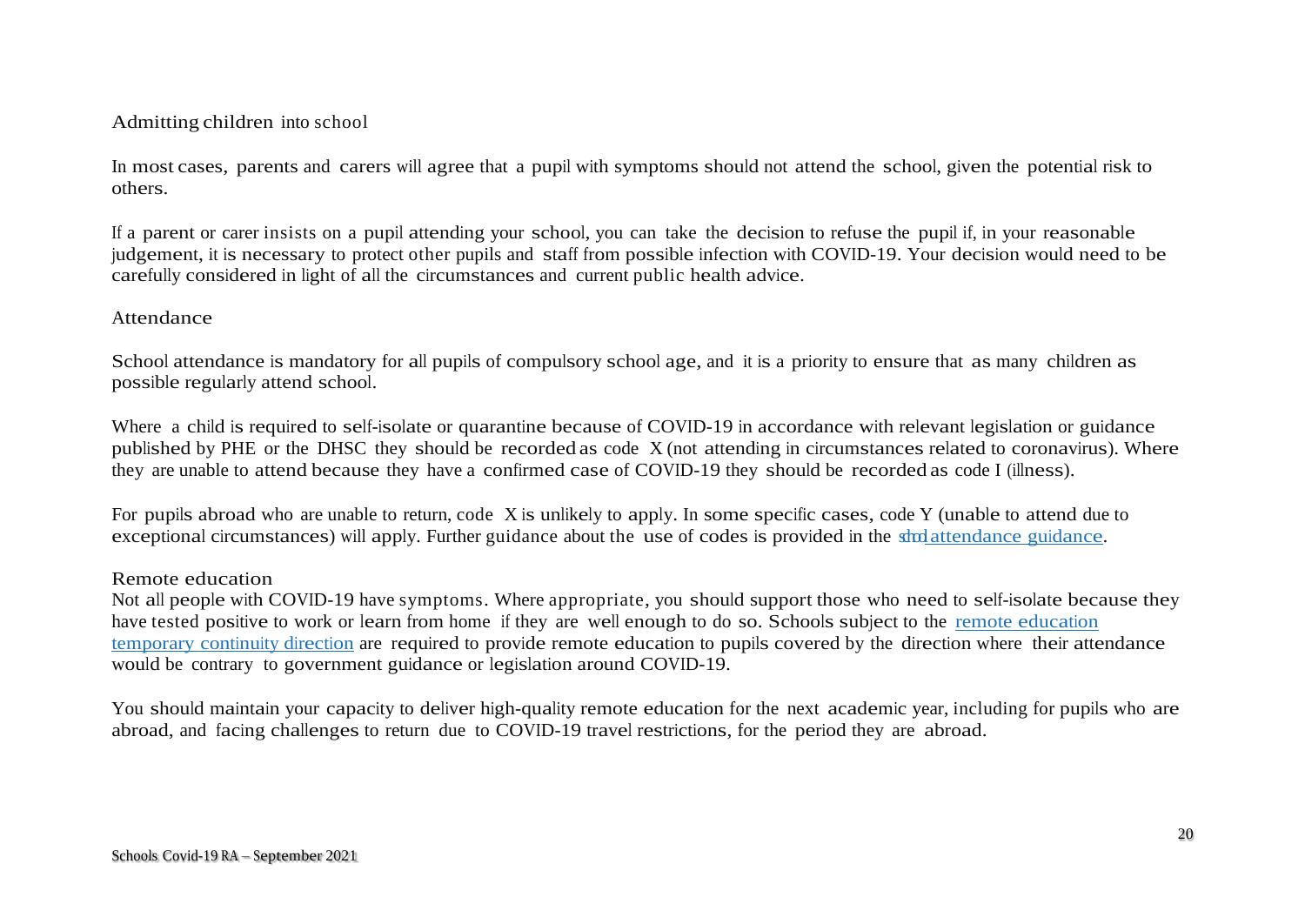The remote education provided should be equivalent in length to the core teaching pupils would receive in school.

You should work collaboratively with families and put in place reasonable adjustments so that pupils with special educational needs and disabilities (SEND) can successfully access remote education.

Full expectations for remote education, support and resources can be found on the get help with remote education service.

### Education recovery

We have announced a number of programmes and activities to support pupils to make up education missed as a result of the pandemic. Further information is available on education recovery support. Specifically for schools, the document includes further information on:

- catch-up premium
- recovery premium
- summer school programme
- tutoring (including the National Tutoring Programme and  $16$  to 19 tuition fund)
- teacher training opportunities
- curriculum resources
- specialist settings
- wider continuous professional development resources, including to support teacher wellbeing and subject-specific  $\tilde{\mathbf{z}}$ teaching

If running a summer school, you should follow the protective measures for holiday and after-school clubs, and other out-of-school settings during the coronavirus (COVID-19) outbreak.

Special schools and other specialist settings should refer to the additional operational guidance.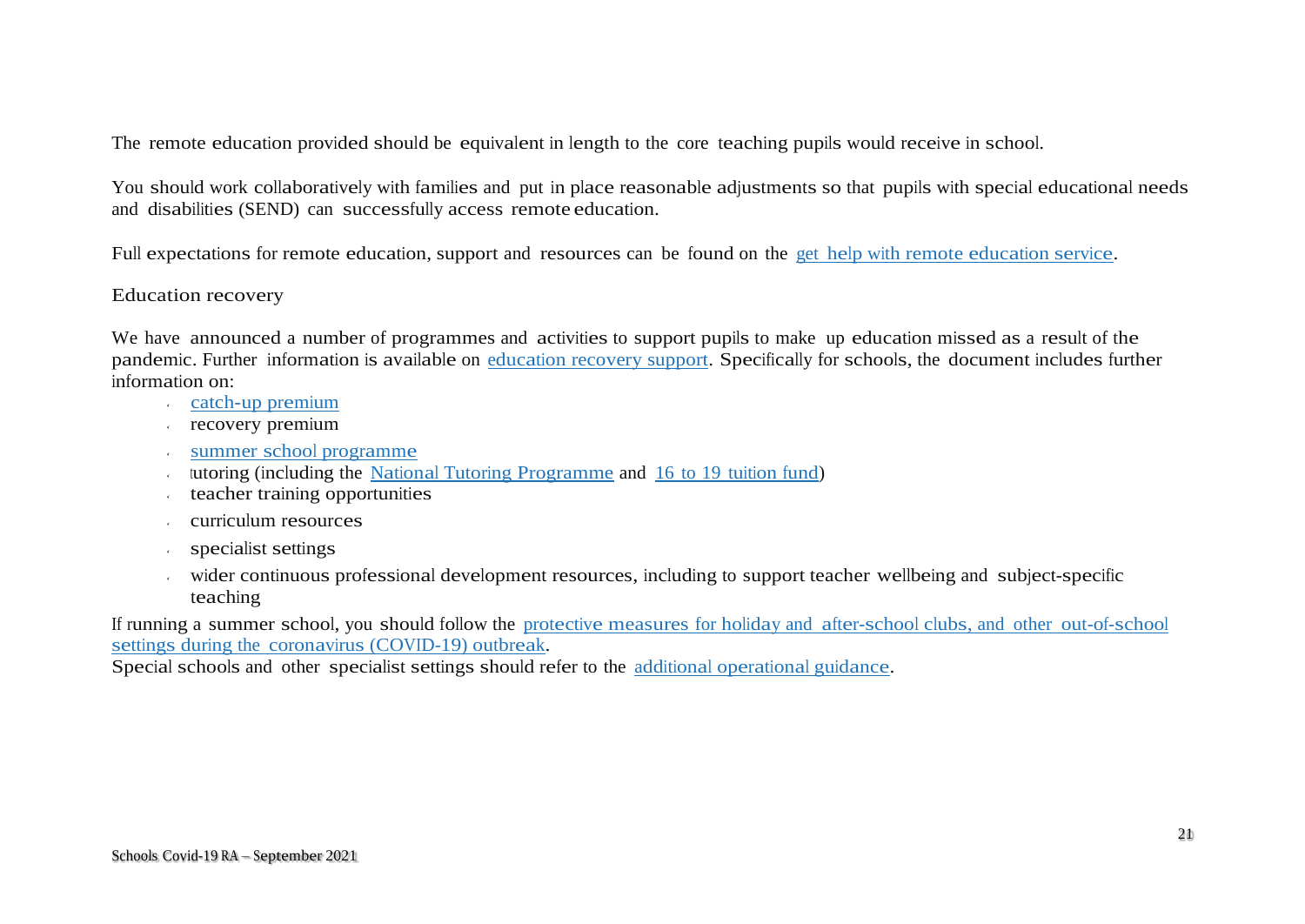### School meals

You should continue to provide free school meal support to any pupils who are eligible for benefits-related free school meals and who are learning at home during term time.

More information on providing school meals during the COVID-19 pandemic is available.

### Educational visits

Given the likely gap in COVID-19 related cancellation insurance, if you are considering booking a new visit, whether domestic or international, you are advised to ensure that any new bookings have adequate financial protection in place.

We continue to recommend you do not go on any international visits before the start of the autumn term. From the start of the new school term, you can go on international visits that have previously been deferred or postponed and organise new international visits for the future.

You should be aware that the travel list (and broader international travel policy) is subject to change and green list countries may be moved into amber or red. The travel lists may change during a visit, and you must comply with international travel legislation and should have contingency plans in place to account for these changes.

You should speak to either your visit provider, commercial insurance company, or the risk protection arrangement (RPA) to assess the protection available. Independent advice on insurance cover and options can be sought from the British Insurance Brokers' Association (BIBA) or Association of British Insurers (ABI). Any school holding ATOL, or ABTA refund credit notes may use these credit notes to rebook educational or international visits.

You should undertake full and thorough risk assessments in relation to all educational visits and ensure that any public health advice, such as hygiene and ventilation requirements, is included as part of that risk assessment. General guidance about educational visits is available and is supported by specialist advice from the Outdoor Education Advisory Panel (OEAP).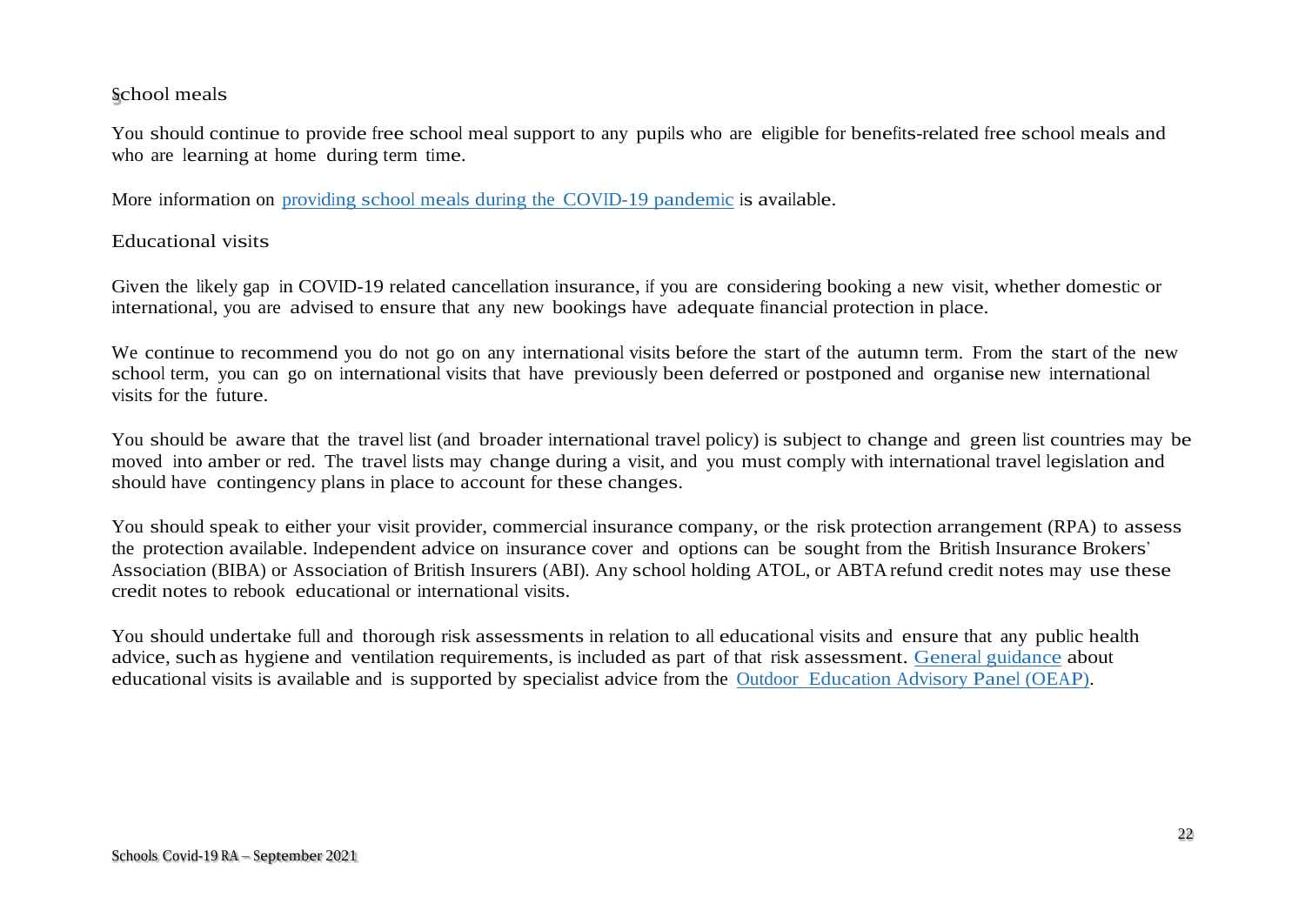Wraparound provision and extra-curricular activity

More information on planning extra-curricular provision can be found in the guidance for providers who run community activities, holiday clubs, after-school clubs, tuition and other out-of-school provision for children.